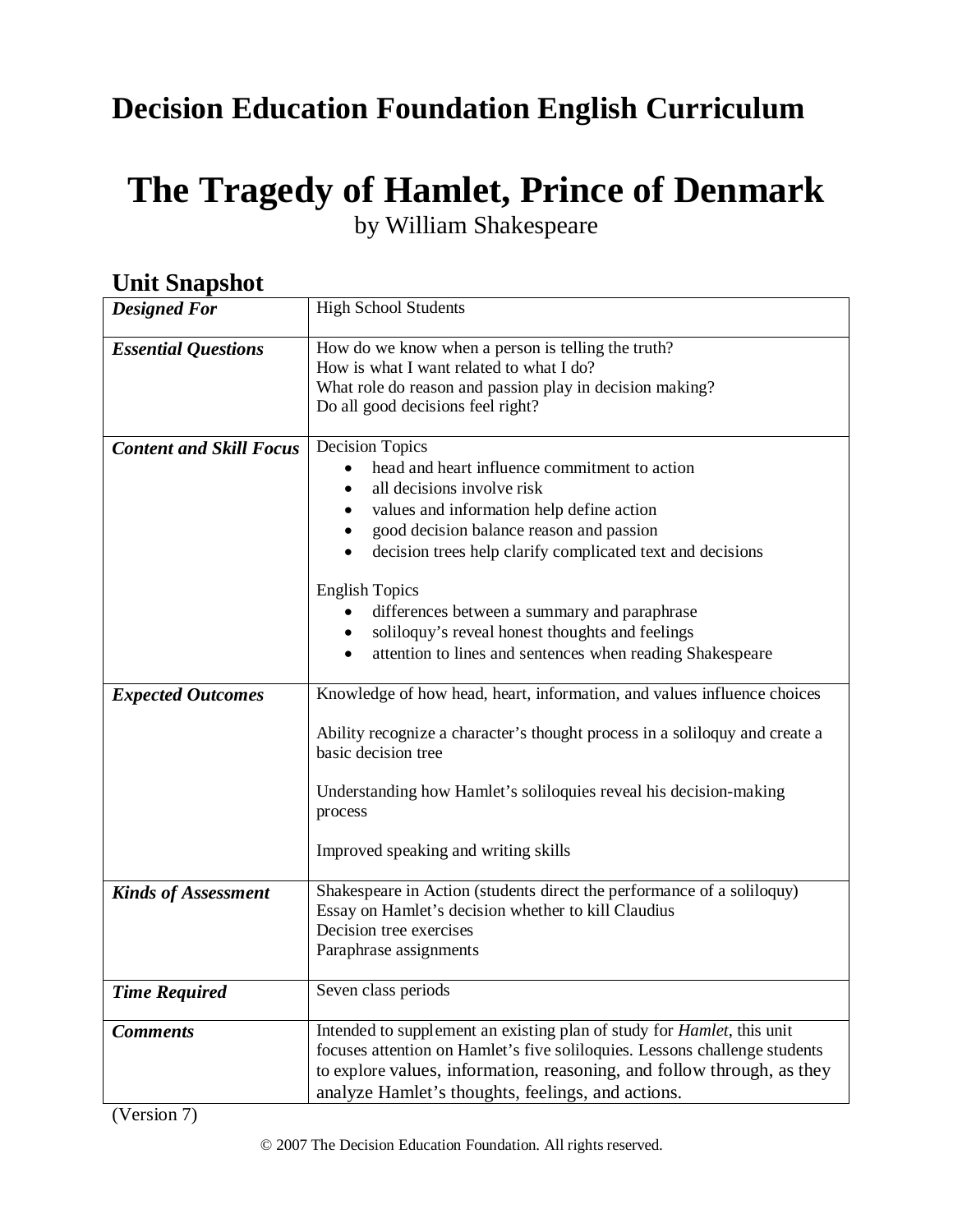# **Overview**

**General Description:** *The Tragedy of Hamlet, Prince of Denmark* is the text for this unit, and the decision-skill lessons focus on Hamlet's five soliloquies. As students explore values, information, reasoning, follow through, and the role of head and heart in decision making, they will also be challenged to read the text closely, to practice paraphrasing and public speaking, and to analyze (in writing and discussion) Hamlet's thoughts, feelings, and actions.

**Duration:** Because this plan's main focus is on the soliloquies, the lessons are intended to supplement an existing Hamlet unit. The learning plan provides directions for when to incorporate the five parts of this unit. However, the actual amount of time needed will depend on how teachers decide to assign the various exercises. While this unit describes seven class periods, it is assumed that teachers will add assignments and lessons as needed.

**Summary and Decision Perspective:** *Hamlet* is about a young prince's struggle to decide if, when, and how to avenge his father's death. A ghost in the likeness of Hamlet's father appears in the first act with information about a murder and a request for revenge: the spirit tells Hamlet that his uncle, Claudius, poisoned him while he was sleeping in the garden. The rest of the play follows how Hamlet wrestles with this challenging decision.

In this unit, students will explore Hamlet's five soliloquies. These passages, which reveal the character's thoughts as he speaks to himself on stage, help us understand the way Hamlet thinks and feels as he faces the conflict with Claudius.

First Soliloquy. After reading Act I, students will evaluate Horatio's decision to "acquaint" Hamlet with the spirit he and the guards have seen. As part of this evaluation, students will take a close look at Hamlet's first soliloquy to assess his state of mind at the beginning of the play before he learns about his father's murder.

**Second Soliloquy**. Students will explore the role of reason (head) and passion (heart) as they study Hamlet's reflections on how the players performance of the death of Priam relates to his own dilemma.

**Third Soliloquy.** "To be or not to be" begins Hamlet's most celebrated and challenging soliloquy. The class will examine how a decision tree can help us understand a difficult text and complicated situation.

**Fourth Soliloquy**. Hamlet finds himself with an opportunity to avenge his father's death. Students will explore the Prince's decision to delay his mission.

**Fifth Soliloquy**. Here Hamlet compares himself to Fortinbras, the young Norwegian prince who is leading an army on its way to fight the Poles. In this passage students will see how Hamlet uses basic concepts of decision making as he analyzes his own inaction.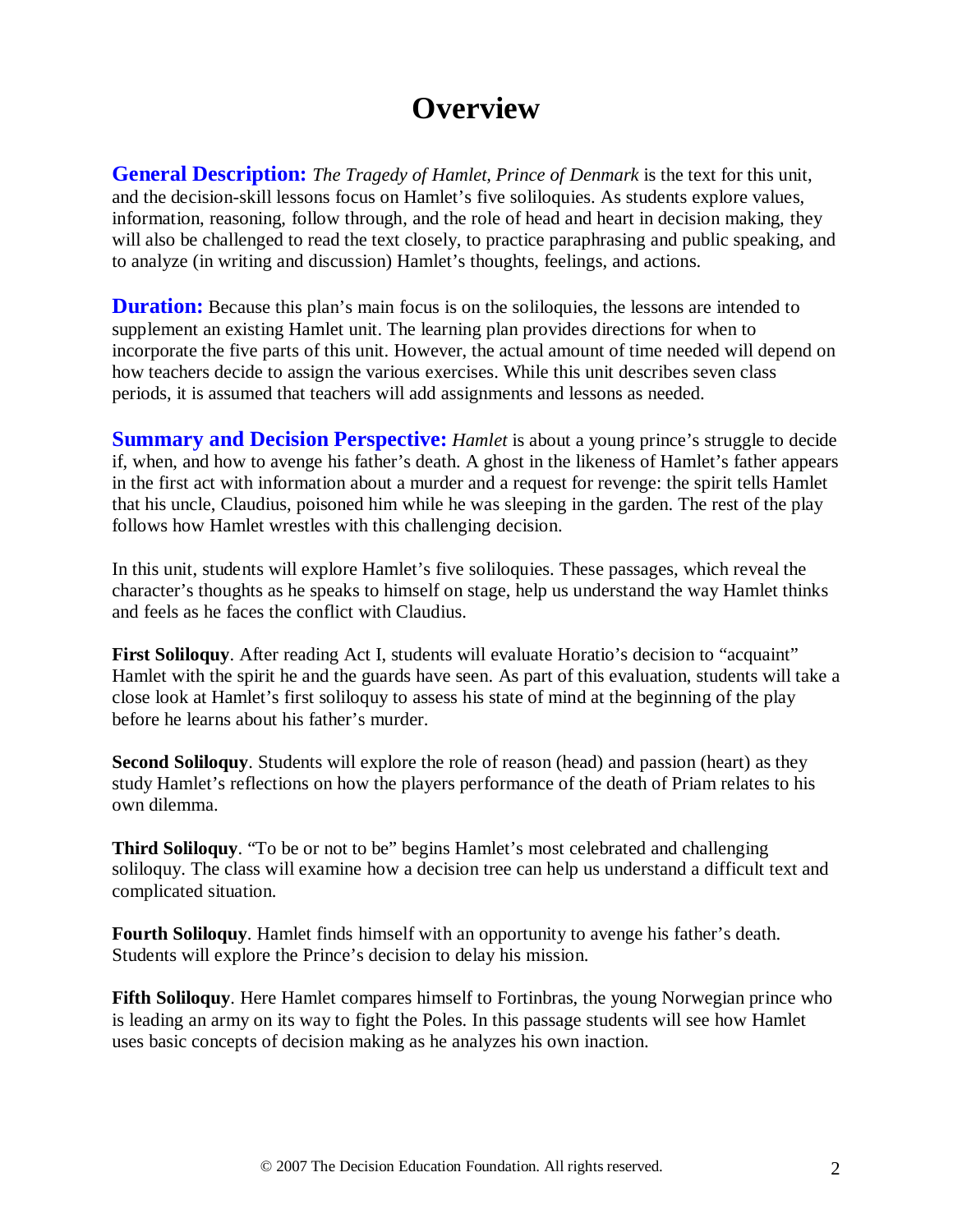# *The Tragedy of Hamlet, Prince of Denmark*

# **Unit Contents**

## **1. Learning Plan**

- **First Class: Hamlet's State of Mind (page 4)** Handout 1—Horatio's Decision Tree **(page 6)**
- **Second Class: Building the Tree (page 8)** Sample Tree Response and Notes for Teachers **(page 9)**
- **Third Class: "A Rogue and Peasant Slave (page 10)** Handout 2—Hamlet's Second Soliloquy **(page 11)** Teacher's Notes for Hamlet's Second Soliloquy **(page 14)** Handout 3—Hamlets Third Soliloquy **(page 15)**
- **Fourth Class: "To Be or Not to Be" (page 16)** Sample Tree and Notes for Teachers: Hamlet's Third Soliloquy **(page 17)**
- **Fifth Class: A Moment of Decision (page 18)** Handout 4—Hamlet's Fourth Soliloquy **(page 19)**
- **Sixth Class: Hamlet and Fortinbras (page 20)** Handout 5—Hamlet's Fifth Soliloquy **(page 21)**
- **Seventh Class: Beasts, Humans, and Risk (page 22)** Teacher Notes for Hamlet's Fifth Soliloquy **(page 23)**
- **2. Assessment Evidence:** *Shakespeare in Action* **(page 24)**

**3. Resources on the Web (page 25)**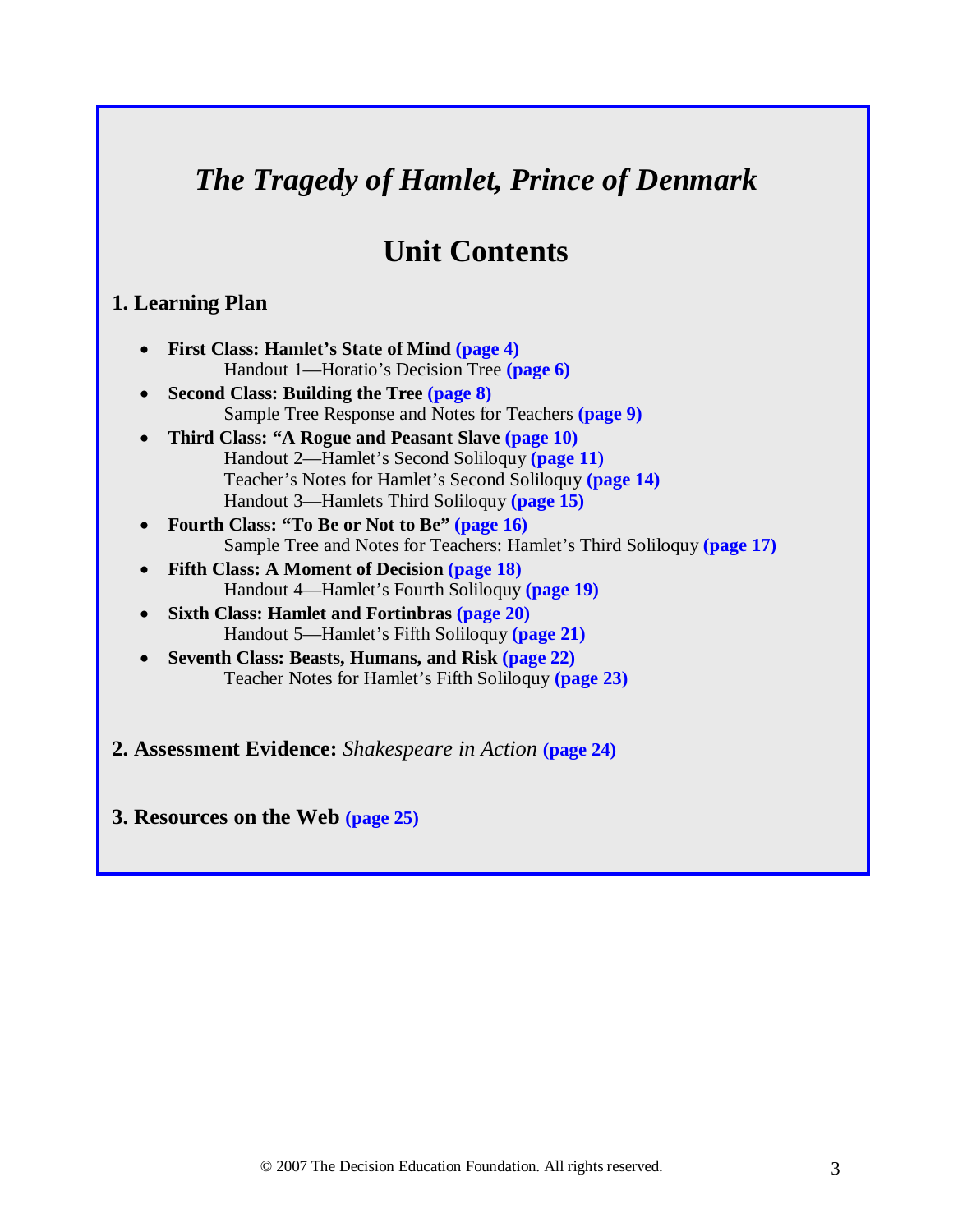# **1. Learning Plan**

#### **ONCE STUDENTS HAVE FINISHED READING ACT 1**

## **First Class: Hamlet's State of Mind**

### **Materials**

Performance Task—Shakespeare in Action Handout 1—Horatio's Decision Tree

### **Procedures**

- Warm-up activity. Arrange students in pairs and tell them they will play "Five Minutes of My Life Today: Here's What Happened, No Kidding." They begin by telling each other a few things they did this morning, and one example should be a lie. Try to guess what is not true.
- The ask the following questions:

#### **How do we know when someone is telling the truth? Has the ghost told Hamlet the truth?**

After noting and discussing student responses, write SOLILOQUY on the board and ask students to define the word.

#### *Points to Emphasize:*

**a)**Whenever we have a conversation with others, there is always a bit "acting" going on (for example: point out that most people in the room are "acting" like model students even though they may be thinking/feeling otherwise, i.e. want class to end, wish it was game time, eager to meet friends after class. Point out that you as teacher are also acting the role of ideal teacher and may be hiding true feelings or thought from the class: i.e. you could be craving a cup of coffee, worried about the long meeting you have after school, wondering why student x isn't engaged in the discussion). This fact is also true in plays: when a character speaks to another, she may be shaping or filtering the truth. Ask students to give examples.

**b)** Because it is a speech spoken by a character only to him/herself, a SOLILOQUY is the one time in a play when we know that we are hearing the character's true thoughts, feelings, and motives. At this point, introduce the **Performance Task** and explain to students that they should consider, as they study each soliloquy, what it would take to perform each one and which one interests them the most.

• Have the class turn to Hamlet's first soliloquy (1.2.129-159), and ask someone to read it aloud. If needed, remind students about the following basic procedures for reading Shakespeare (verse) accurately:

a. While Shakespeare's plays are written in verses, combinations of lines make up sentences. To comprehend a passage, we must read sentence by sentence (as well as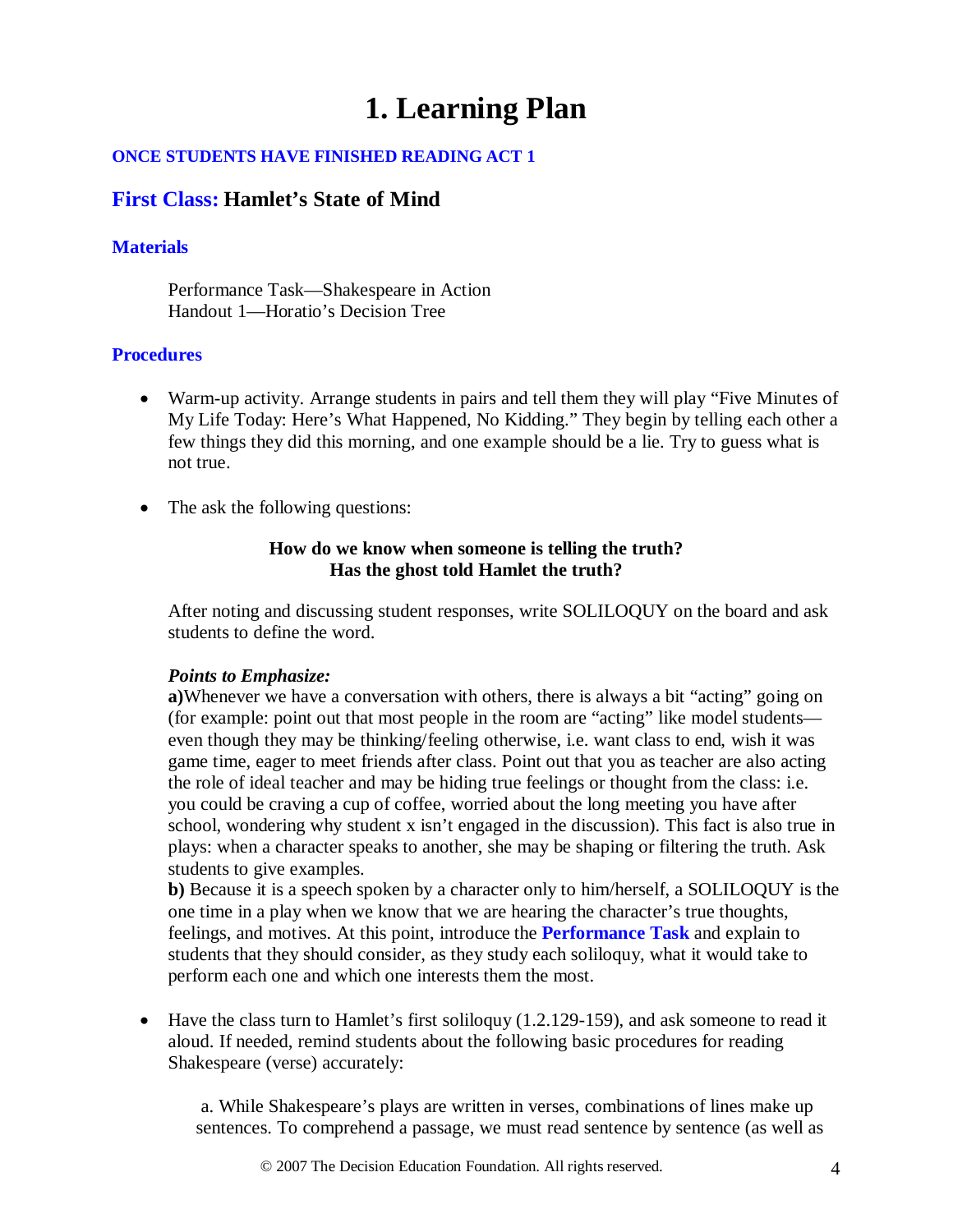line by line). Knowledge of grammar and punctuation helps here: locate verbs and subjects and pay attention to semi-colons, colons, and end marks (periods, question marks)—they help us hear the rhythm of the lines and make sense of the sentences.

b. To understand any story we need to know who is speaking. The same idea is true for reading a play. We must always remind ourselves who is speaking and notice when the speaker changes. A useful practice to keep characters straight is to imagine different voices for each one as we read.

c. Because Shakespeare uses some words no longer in our everyday vocabulary, pay attention to the notes in your text to define unfamiliar words and phrases. Reading Shakespeare well takes time: start slowly and notice the increase in your reading speed as you become more familiar with Shakespeare's vocabulary, syntax, and rhythm. Listening to a recoded version of the text (if possible) as you read homework assignments can help with comprehension.

- After reminding students about the difference between a summary and a paraphrase, ask them to paraphrase the soliloquy. Procedural note: Students can complete this exercise Review the paraphrases to check that students understand the meaning (Hamlet's state of mind) and that they know the difference between a summary and paraphrase. individually or groups can be responsible for different sections of the passage (lines 129- 137; 137-142; 142-153; 153-159).
- Begin exercises on **Handout 1—Horatio's Decision Tree** in class. Explain to students that they will complete the tree diagram for homework.

## **Next Steps**

**Homework:** Students complete the tree in **Handout 1**.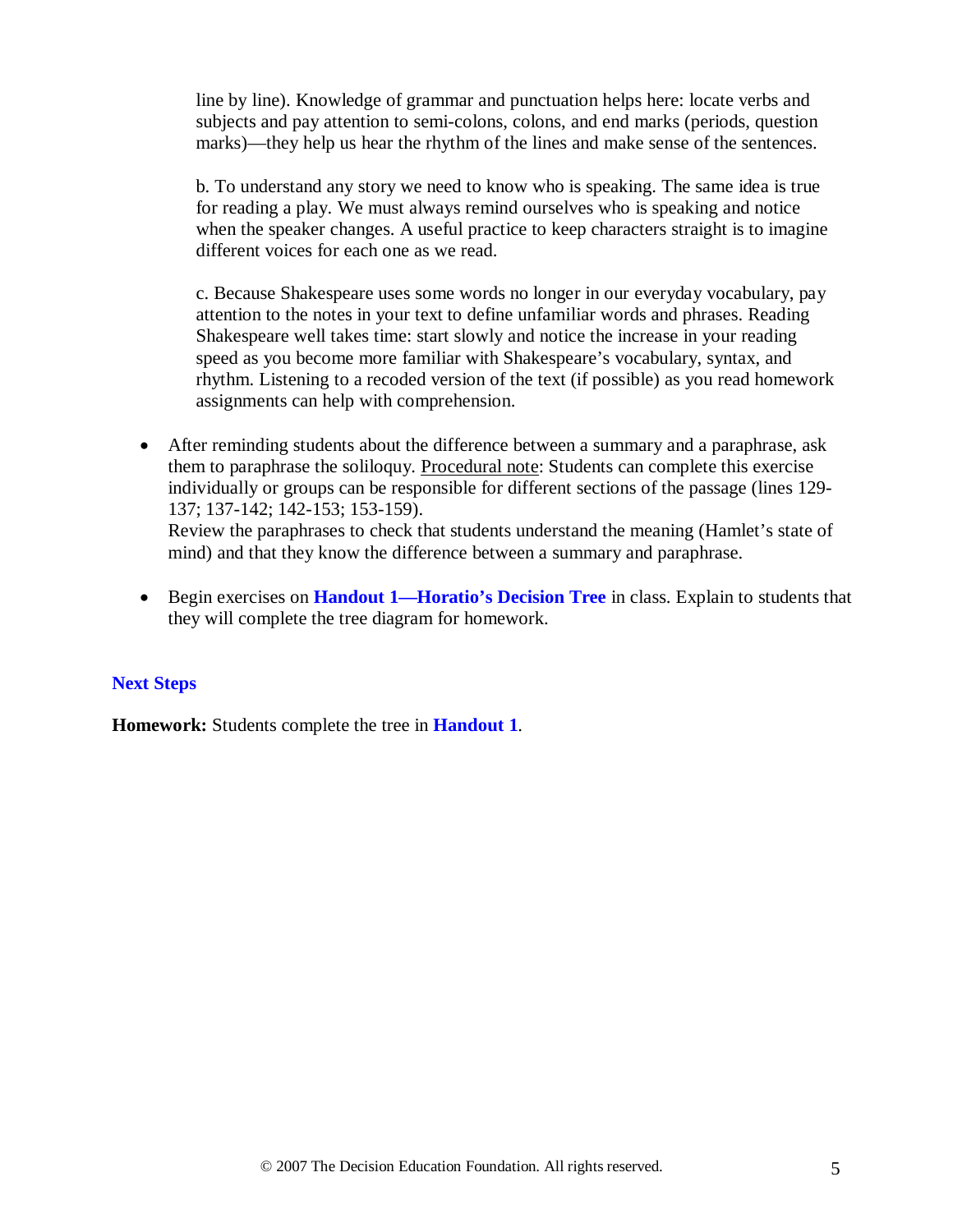# **Handout 1. Horatio's Decision Tree**

# *Tree diagrams can help us understand decisions.*

**The first step in creating a decision tree is to identify the**

- **decisions—***What am I deciding?*
- **uncertainties—***What don't I know for certain about the situation?*
- **values—***What is important to me?*

#### **Practice with Horatio's decision at the at the end of 1.1.**

 *Horatio.* But, look, the morn in russet mantle clad, Walks o'er the dew of yon high eastern hill; Break we our watch up; and by my advice *188* Let us impart what we have seen to-night Unto young Hamlet; for, upon my life, This spirit, dumb to us, will speak to him. Do you consent we shall acquaint him with it, *<sup>192</sup>* As needful in our loves, fitting our duty? *Marcellus.* Let's do 't, I pray; and I this morning know Where we shall find him most conveniently.

*Use details from all of 1.1 to answer the following questions.*

*What exactly is Horatio (with Marullus and Bernardo) deciding here?*

*What are the uncertainties about this decision?*

*What do the men care about?*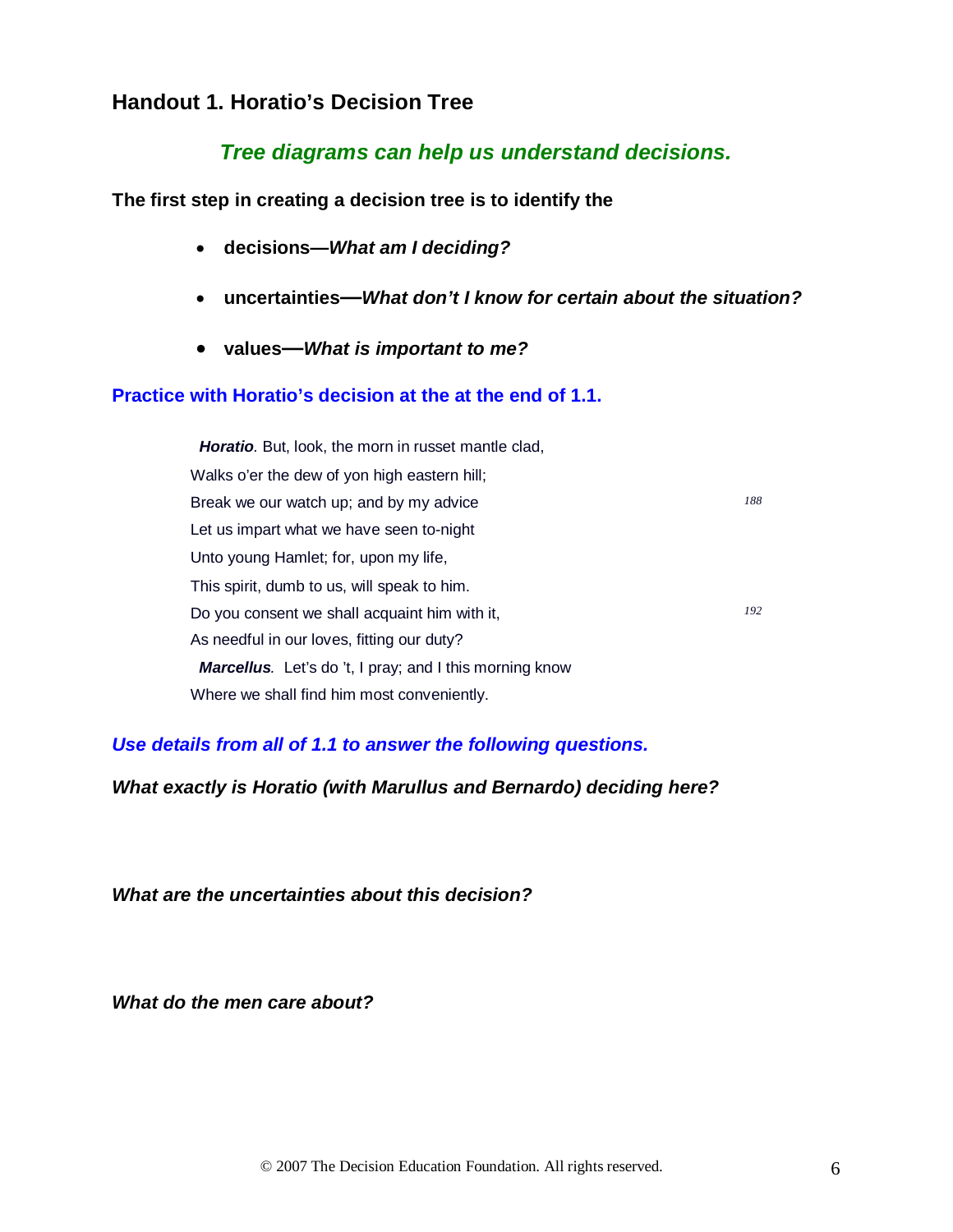# **Decision Tree Review…**

1. *Squares* represent decision points. *Circles* represent uncertainties.

2. We draw trees from *left* to *right* in *chronological* order: move from first decision and its uncertainties to following choices and uncertainties in order of what happens first, next, and last.



**Draw a tree below that represents Hotatio's decision at the end of 1.1. (Hint: Put the two options Horatio considers on the first two tree branches following a square.)**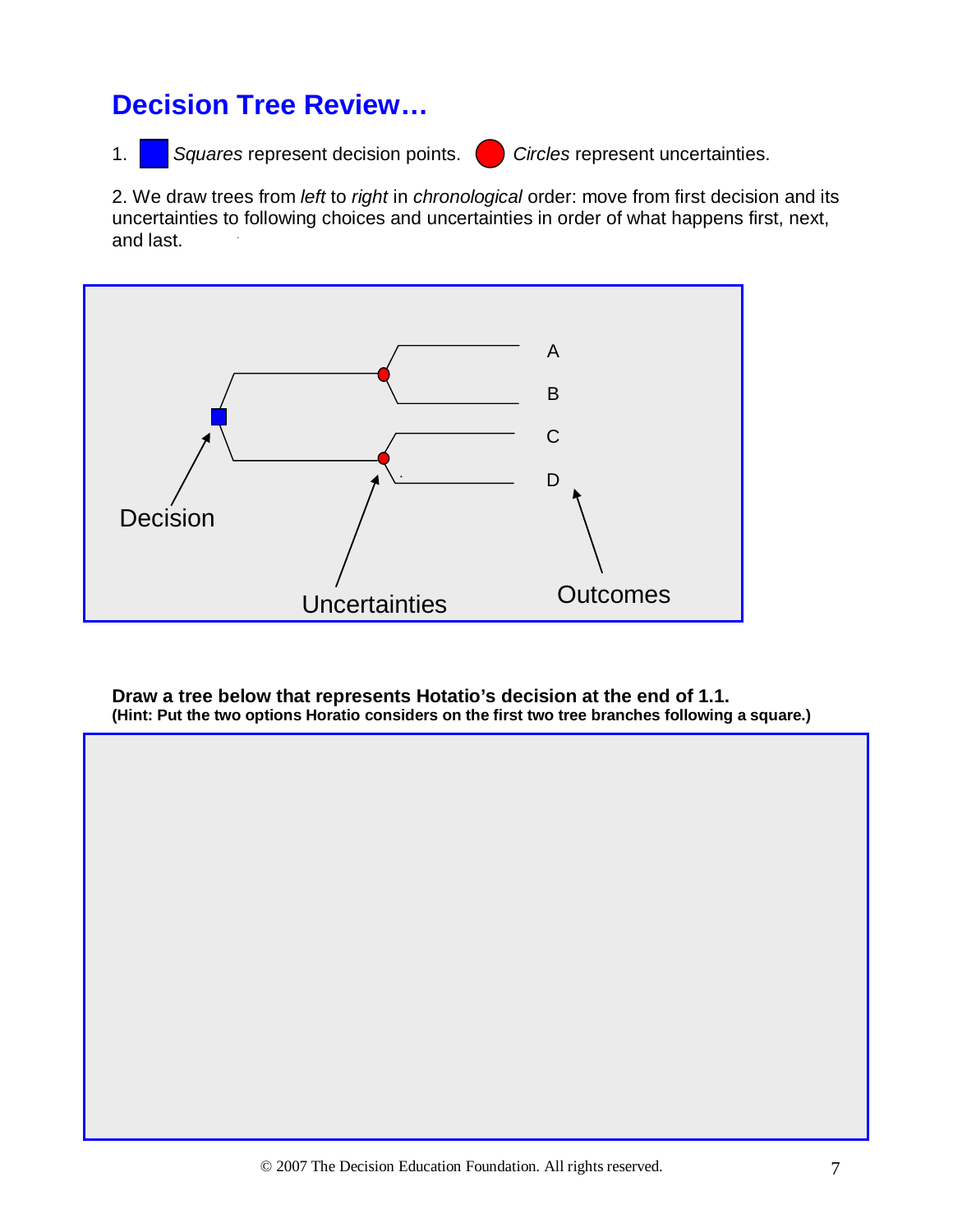# **Second Class: Building the Tree**

### **Materials**

Sample Tree Response and Notes for Teachers

#### **Procedures**

- In either small groups or whole class discussion, ask students to review their findings from the homework assignment. One suggestion is to have a few volunteers draw their trees on the board, or each group draws a tree they agree is their best.
- Once you are satisfied that students understand basic construction of a tree diagram, display the sample tree, and discuss points found in **Sample Tree Response and Notes for Teachers**.

#### **Next Steps**

#### **Homework:** Read Act 2.

**Note:** Teachers should break down this reading assignment and add lesson plans as needed for their particular students.)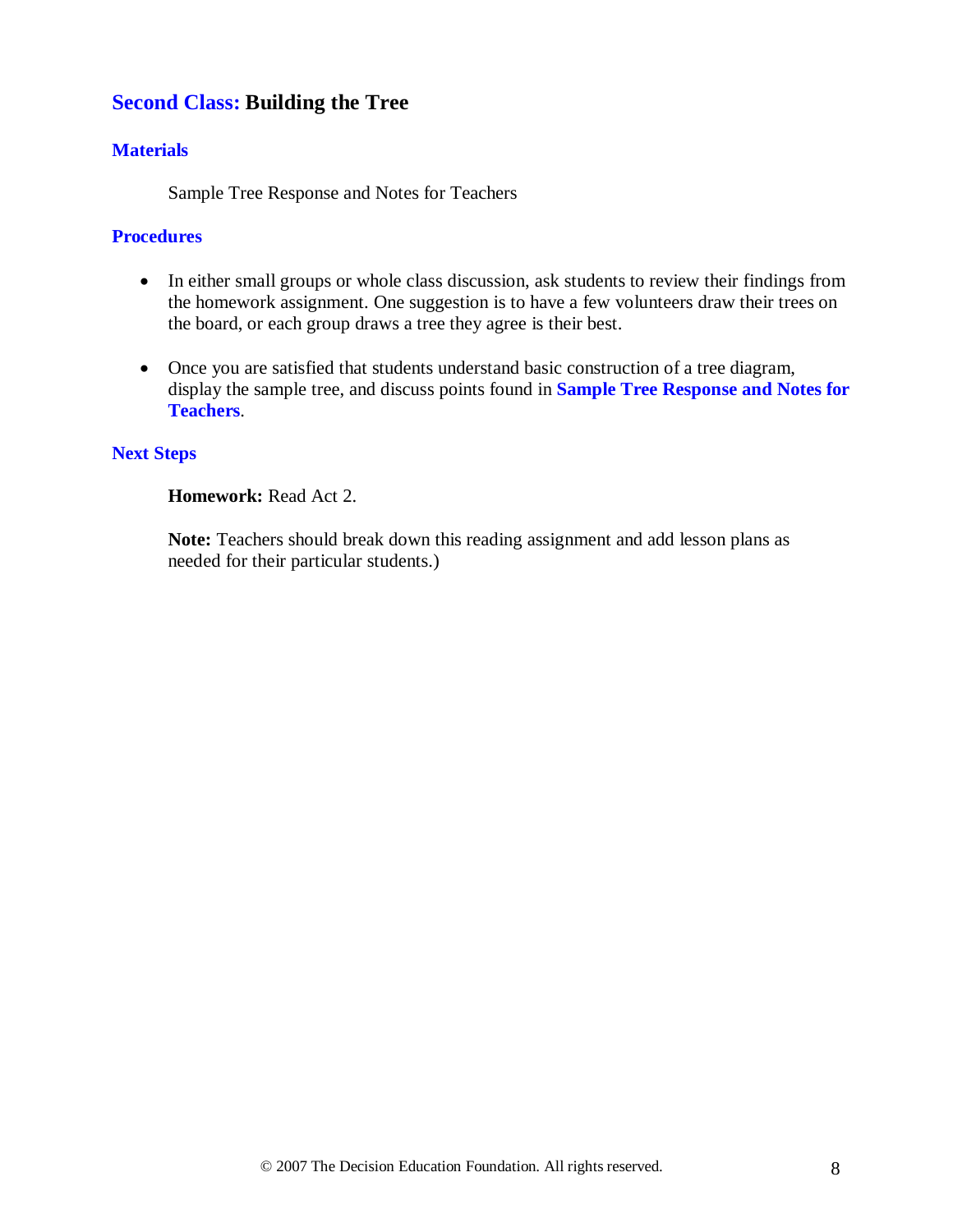# **Sample Tree Response and Notes for Teachers**



*Points to Emphasize during Discussion (once students have finished reading Act 1)*

- Horatio and the guards appear to be driven by curiosity. The ghost does not speak to them; they want to know what it is and why it is there; maybe Hamlet can make it speak.
- The identity and purpose of the ghost is a central, intriguing problem in the play, and a good topic for a class debate (Have students hunt for evidence to support all options). Because the ghost looks like the late King (1.1.57-64), is it Hamlet's father's ghost? Or is it an evil spirit disguised as Hamlet's father and there to cause chaos (1.1.147-165; see also 1.5)? Or is it an hallucination existing only in the mind? Because Horatio and the guards (and later Hamlet as well) see the same ghost, we can rule out hallucination at this point (but Shakespeare raises the possibility in 3.4 just after Hamlet kills Polonius: in that scene Hamlet sees the ghost but his mother does not).
- Horatio and the guards weigh the options according to their obligations of "love" (Horatio is Hamlet's friend) and "duty" (they are all Hamlet's subjects, and the ghost might have an important message for the kingdom). While they recognize the possibility that the spirit could be evil, they decide to "acquaint [Hamlet] with it" (I.i.172). If they believed there was a good chance the ghost was an evil spirit and they had been aware of Hamlet's state of mind—he first appears on stage in a melancholy funk— they might have decided differently. See **Hamlet's first soliloquy 1.2.129-159**. It's never a good idea to introduce a depressed person to an evil spirit.
- Horatio's decision creates a problem for Hamlet. Once Hamlet becomes acquainted with the ghost, he must decide if, when, and how to avenge his father's murder, and this problem becomes the central focus for the rest of the play. "O cursed spite,/ That ever I was born to set it right!" (1.5.188-189). Hamlet must decide what to do about the ghost's request.
- Optional exercise: have students draw a new tree that includes both Horatio and Hamlet's decisions. Purpose: to emphasize how decisions are connected chronologically.)
- If students have studied *Macbeth*, have them discuss the following topic once they have finished reading *Hamlet*: Most of *Macbeth* describes the outcome of a decision to kill a king (which happens in Act 1); *Hamlet* is about a young man's hesitation to commit the same act. Explore the similarities and differences of these two situations.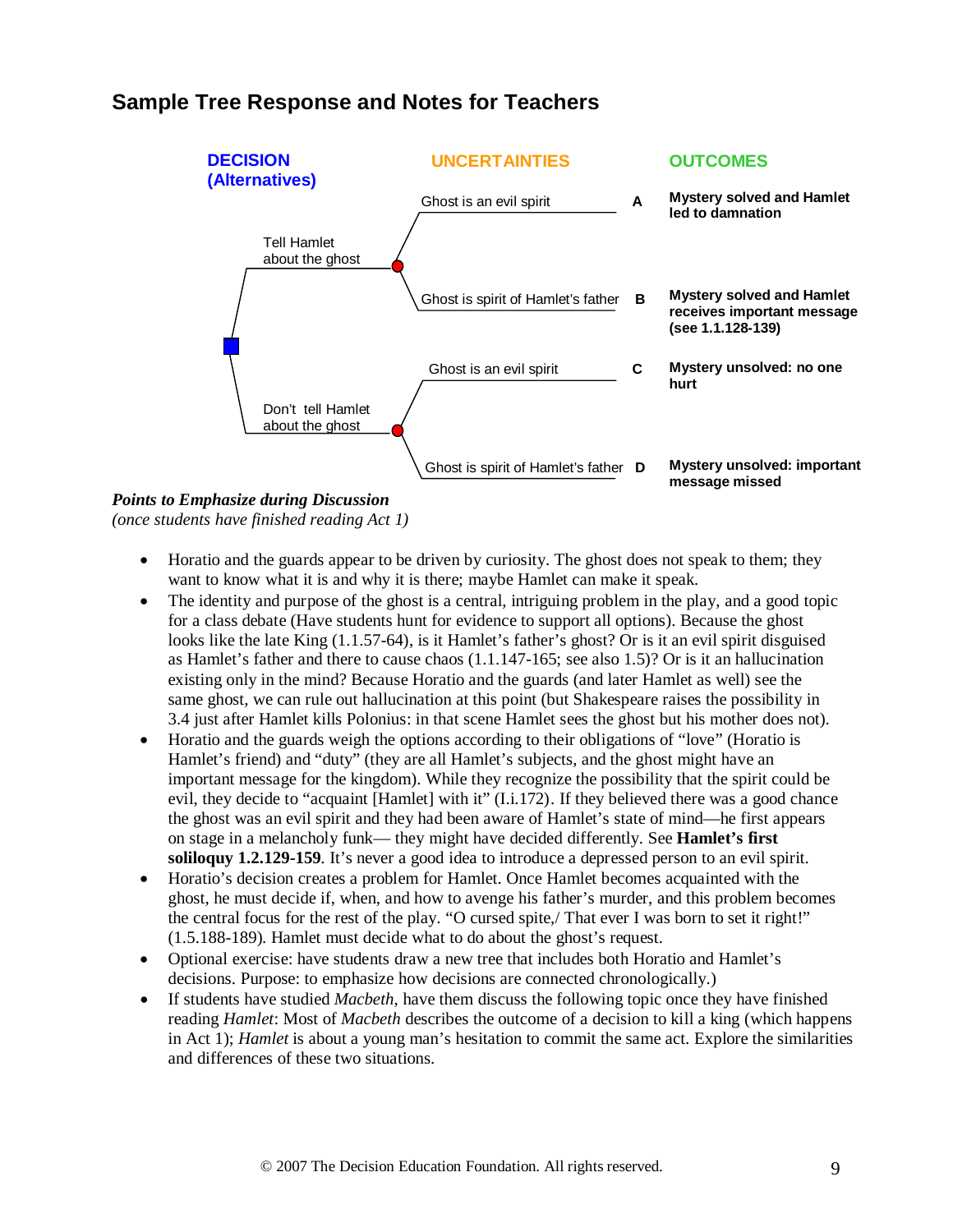# **Third Class: "A Rogue and Peasant Slave"**

### **Materials**

Handout 2—Hamlet's Second Soliloquy Teacher Notes for Hamlet's Second Soliloquy Handout 3—Hamlet's Third Soliloquy

#### **Procedures**

- Once students have plot details straight, ask them to turn to Hamlet's second soliloquy (2.2.560-617).
- **Procedural Note:** Depending on the length of classes, **Handout 2** may require two periods. Have students respond (in groups or individually) to the first four questions in **Handout 2**.
- Class regroups to complete questions 5 and 6 together. Ask for two volunteers, an actor and a director. The actor reads lines 399-423 out loud to the class. Follow with class discussion and completion of number 5.
- Next, the director helps the actor read the passage a few more times, giving direction along the way (as described in the handout). The class should watch and give advice.
- Students then complete items 7 through 10 individually or in groups.
- Review responses and discuss points listed in **Teacher Notes for Hamlet's Second Soliloquy**.

#### **Next Steps**

**Homework:** Students read 3.1. Give them Steps 1-3 in **Handout 3** and ask them to use these steps to review Hamlet's third soliloquy (3.1.56-90)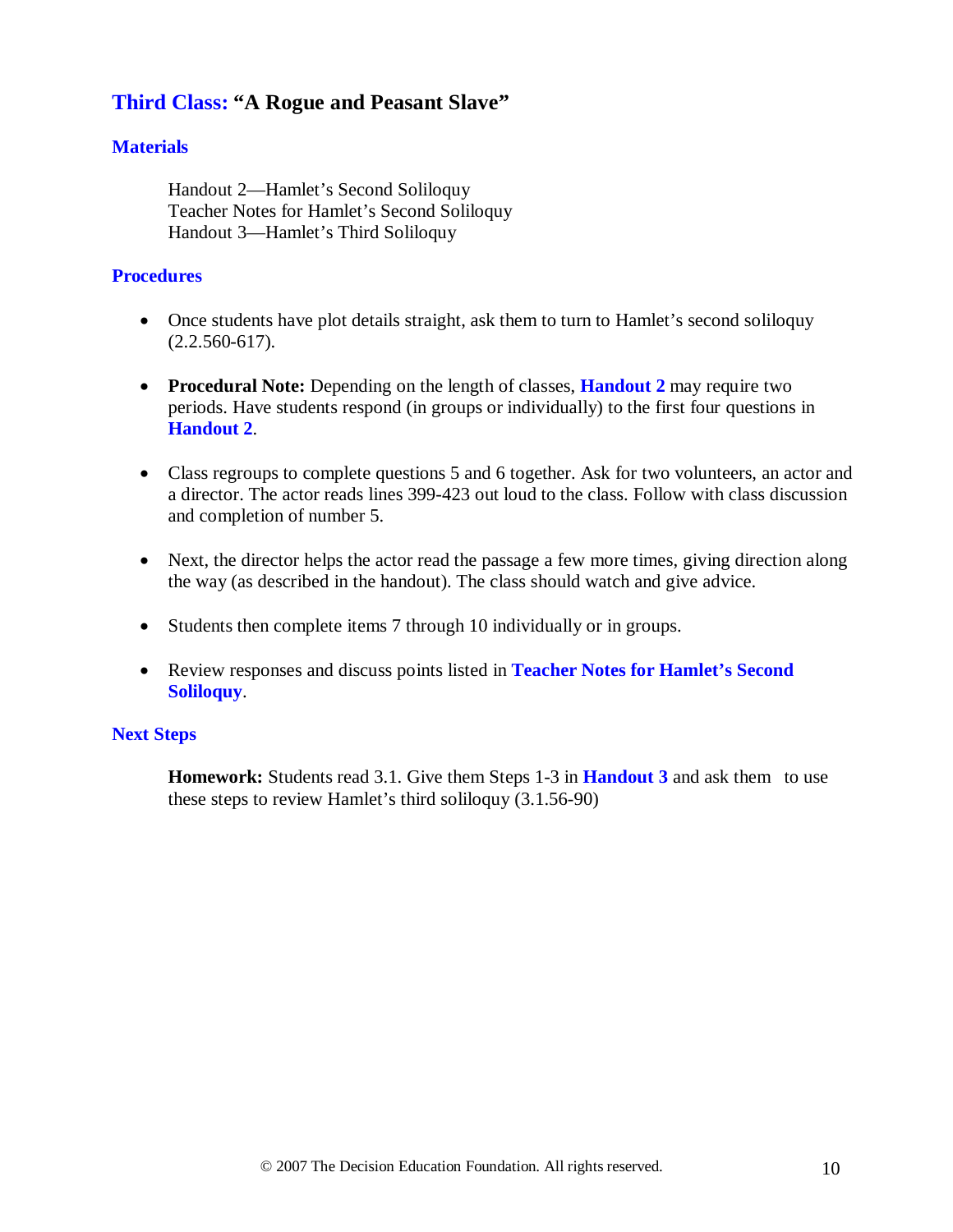# **Handout 2. Hamlet's Second Soliloquy (2.2.560-617)**

**Directions:** Respond to the following questions. Some require that you paraphrase a passage first.

> O! what a rogue and peasant slave am I: Is it not monstrous that this player here, But in a fiction, in a dream of passion, *384* Could force his soul so to his own conceit That from her working all his visage wann'd, Tears in his eyes, distraction in 's aspect, A broken voice, and his whole function suiting *388* With forms to his conceit? and all for nothing! For Hecuba!

\_\_\_\_\_\_\_\_\_\_\_\_\_\_\_\_\_\_\_\_\_\_\_\_\_\_\_\_\_\_\_\_\_\_\_\_\_\_\_\_\_\_\_\_\_\_\_\_\_\_\_\_\_\_\_\_\_\_\_\_\_\_\_\_\_\_\_\_\_\_\_\_\_\_\_\_\_\_

\_\_\_\_\_\_\_\_\_\_\_\_\_\_\_\_\_\_\_\_\_\_\_\_\_\_\_\_\_\_\_\_\_\_\_\_\_\_\_\_\_\_\_\_\_\_\_\_\_\_\_\_\_\_\_\_\_\_\_\_\_\_\_\_\_\_\_\_\_\_\_\_\_\_\_\_\_\_

\_\_\_\_\_\_\_\_\_\_\_\_\_\_\_\_\_\_\_\_\_\_\_\_\_\_\_\_\_\_\_\_\_\_\_\_\_\_\_\_\_\_\_\_\_\_\_\_\_\_\_\_\_\_\_\_\_\_\_\_\_\_\_\_\_\_\_\_\_\_\_\_\_\_\_\_\_\_

\_\_\_\_\_\_\_\_\_\_\_\_\_\_\_\_\_\_\_\_\_\_\_\_\_\_\_\_\_\_\_\_\_\_\_\_\_\_\_\_\_\_\_\_\_\_\_\_\_\_\_\_\_\_\_\_\_\_\_\_\_\_\_\_\_\_\_\_\_\_\_\_\_\_\_\_\_\_

\_\_\_\_\_\_\_\_\_\_\_\_\_\_\_\_\_\_\_\_\_\_\_\_\_\_\_\_\_\_\_\_\_\_\_\_\_\_\_\_\_\_\_\_\_\_\_\_\_\_\_\_\_\_\_\_\_\_\_\_\_\_\_\_\_\_\_\_\_\_\_\_\_\_\_\_\_\_

**PARAPHRASE:**  $\blacksquare$ 

1. Hamlet is reacting to a scene he has just witnessed. Why does he call himself a "rogue and peasant slave"?

2. Why does he bring up "passion" here, and what point does he make about it?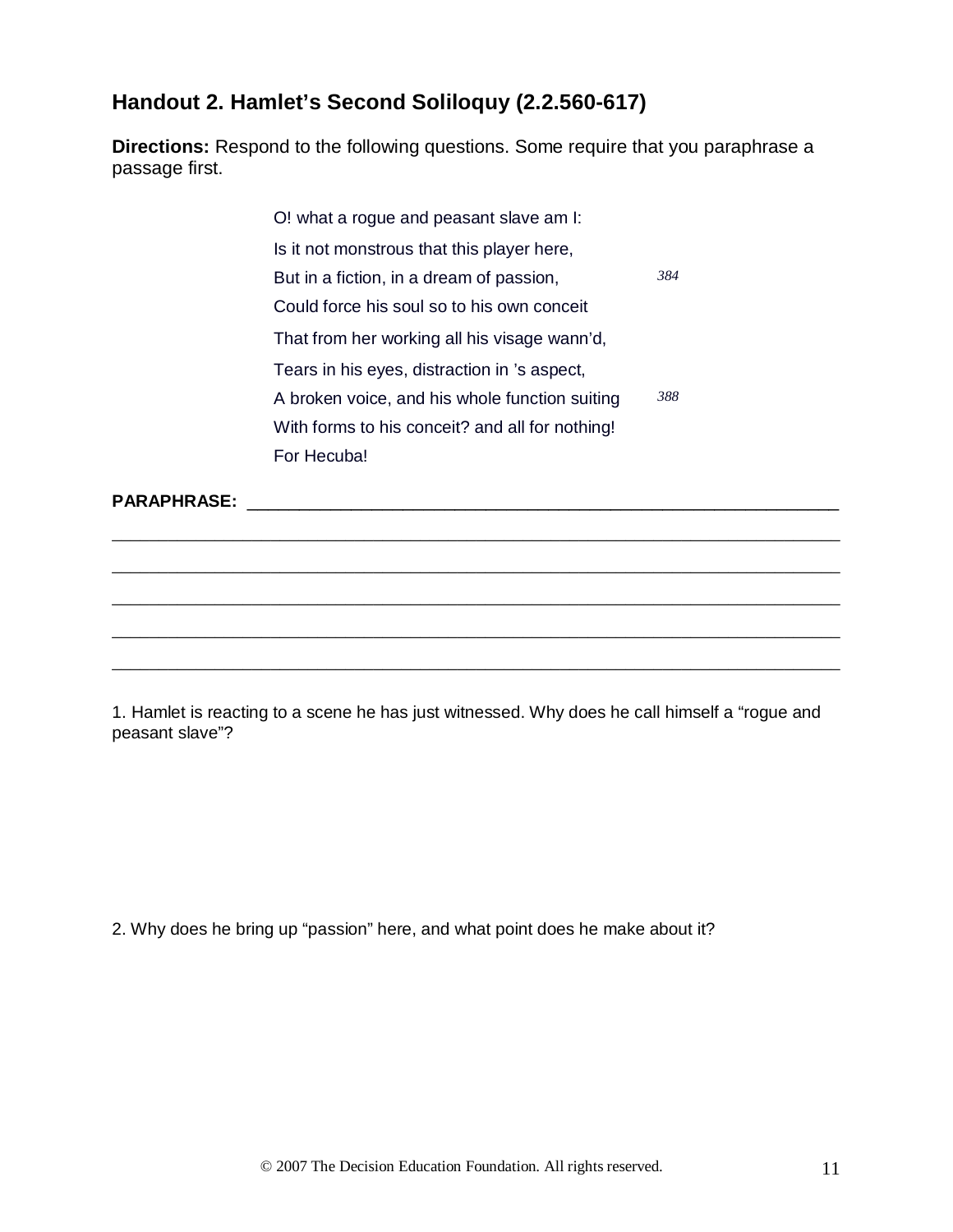| What's Hecuba to him or he to Hecuba              |  |  |
|---------------------------------------------------|--|--|
| That he should weep for her? What would he do     |  |  |
| Had he the motive and the cue for passion         |  |  |
| That I have? He would drown the stage with tears, |  |  |
| And cleave the general ear with horrid speech,    |  |  |
| 396<br>Make mad the guilty and appall the free,   |  |  |
| Confound the ignorant, and amaze indeed           |  |  |
| The very faculties of eyes and ears.              |  |  |

\_\_\_\_\_\_\_\_\_\_\_\_\_\_\_\_\_\_\_\_\_\_\_\_\_\_\_\_\_\_\_\_\_\_\_\_\_\_\_\_\_\_\_\_\_\_\_\_\_\_\_\_\_\_\_\_\_\_\_\_\_\_\_\_\_\_\_\_\_\_\_\_\_\_\_\_\_\_

\_\_\_\_\_\_\_\_\_\_\_\_\_\_\_\_\_\_\_\_\_\_\_\_\_\_\_\_\_\_\_\_\_\_\_\_\_\_\_\_\_\_\_\_\_\_\_\_\_\_\_\_\_\_\_\_\_\_\_\_\_\_\_\_\_\_\_\_\_\_\_\_\_\_\_\_\_\_

\_\_\_\_\_\_\_\_\_\_\_\_\_\_\_\_\_\_\_\_\_\_\_\_\_\_\_\_\_\_\_\_\_\_\_\_\_\_\_\_\_\_\_\_\_\_\_\_\_\_\_\_\_\_\_\_\_\_\_\_\_\_\_\_\_\_\_\_\_\_\_\_\_\_\_\_\_\_

\_\_\_\_\_\_\_\_\_\_\_\_\_\_\_\_\_\_\_\_\_\_\_\_\_\_\_\_\_\_\_\_\_\_\_\_\_\_\_\_\_\_\_\_\_\_\_\_\_\_\_\_\_\_\_\_\_\_\_\_\_\_\_\_\_\_\_\_\_\_\_\_\_\_\_\_\_\_

\_\_\_\_\_\_\_\_\_\_\_\_\_\_\_\_\_\_\_\_\_\_\_\_\_\_\_\_\_\_\_\_\_\_\_\_\_\_\_\_\_\_\_\_\_\_\_\_\_\_\_\_\_\_\_\_\_\_\_\_\_\_\_\_\_\_\_\_\_\_\_\_\_\_\_\_\_\_

## **PARAPHRASE:** \_\_\_\_\_\_\_\_\_\_\_\_\_\_\_\_\_\_\_\_\_\_\_\_\_\_\_\_\_\_\_\_\_\_\_\_\_\_\_\_\_\_\_\_\_\_\_\_\_\_\_\_\_\_\_\_\_

3. In what way and why does Hamlet contrast himself with the actor?

4. How does he use the term "passion" in this passage?

#### **Class regroups. A volunteer actor reads lines 399-423 ("Yet I…About my brain!) aloud. Discuss and answer number 5 below.**

5. List in your own words statements Hamlet makes about himself in these lines. What does he say about Claudius?

6. A volunteer director will now guide the actor through this passage a few more times. Imagine you are directing the play. What advice would you give the actor playing Hamlet on the way he should say these line? For example, where is the emotion most intense? Where does it change? Why? And what gestures and position's do you recommend—kneeling? looking at himself in a mirror? other ideas? The class can give the actor and director advice.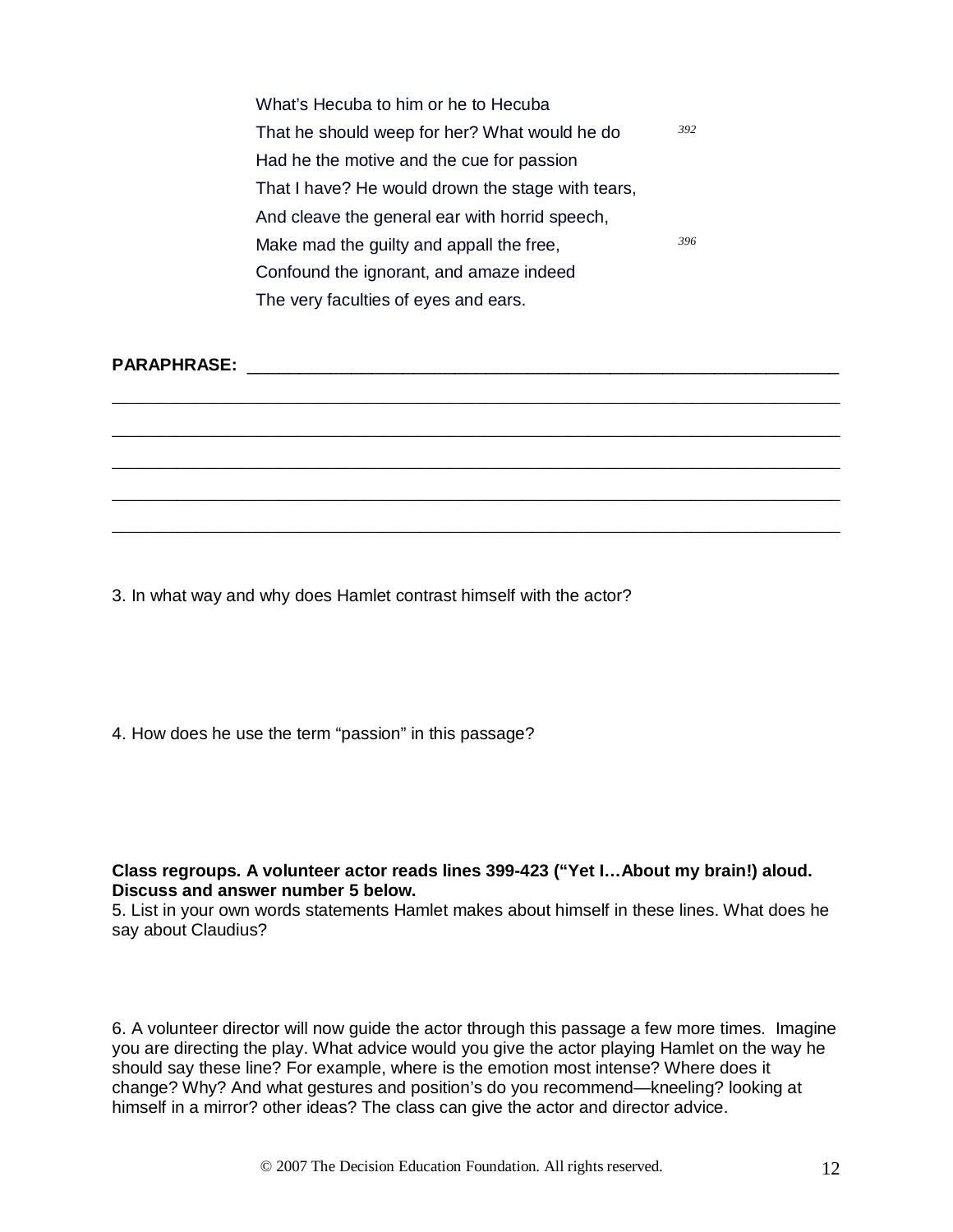## **Hamlet concludes this soliloquy with the following lines.**

| I have heard,                                       |     |  |  |
|-----------------------------------------------------|-----|--|--|
| That guilty creatures sitting at a play             | 424 |  |  |
| Have by the very cunning of the scene               |     |  |  |
| Been struck so to the soul that presently           |     |  |  |
| They have proclaim'd their malefactions;            |     |  |  |
| For murder, though it have no tongue, will speak    | 428 |  |  |
| With most miraculous organ. I'll have these players |     |  |  |
| Play something like the murder of my father         |     |  |  |
| Before mine uncle; I'll observe his looks;          |     |  |  |
| I'll tent him to the quick: if he but blench        | 432 |  |  |
| I know my course. The spirit that I have seen       |     |  |  |
| May be the devil: and the devil hath power          |     |  |  |
| To assume a pleasing shape; yea, and perhaps        |     |  |  |
| Out of my weakness and my melancholy-               | 436 |  |  |
| As he is very potent with such spirits-             |     |  |  |
| Abuses me to damn me. I'll have grounds             |     |  |  |
| More relative than this: the play's the thing       |     |  |  |
| Wherein I'll catch the conscience of the king.      |     |  |  |

7. These lines describe a decision Hamlet plans to make. What exactly is his decision?

8. Why does he make it? Or in other words, what does he hope to gain from this plan?

9. Do you think his reasoning is sound here? Why or why not?

10. If you were Hamlet, what would you do at this point in the play?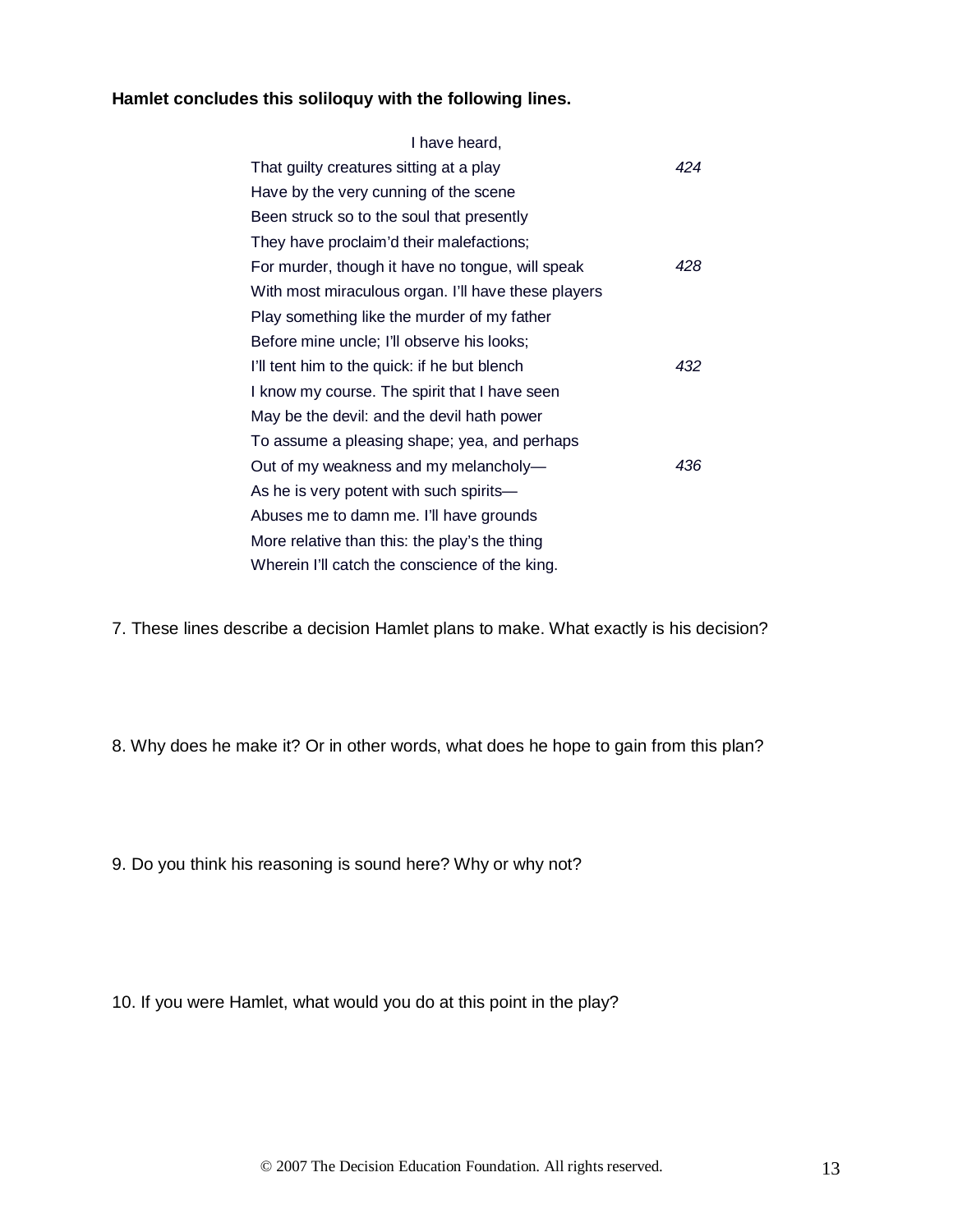# **Teachers Notes for Hamlet's Second Soliloquy (2.2.560-617)**  *Points to emphasize during discussion*

1. Make sure students notice that Hamlet wrestles in this soliloquy with his reason (head) and passion or emotion (heart). After comparing his own lack of emotion for revenging his father's murder to the feelings the actor is able to conjure as he talks about Hecuba witnessing the death of her husband, Hamlet attempts to create strong feelings in himself. Students should notice how Hamlet's emotions build as he speaks about Hecuba (lines 569-576), then himself (lines 577-590), and, finally, Claudius (lines 591-593): Hamlet's emotion climaxes at "O Vengeance!" But in the next line—"Why, what an ass am I!" (594)— Hamlet admits that he cannot feel the emotions—he is speaking words that fail to describe anything real in his heart. At this point in the soliloquy, Hamlet resorts to reason: he makes a plan that he thinks will prove once and for all whether or not the ghost speaks the truth and whether or not Claudius is guilty. Final note—while Hamlet's definition of passion includes feeling and emotion, it also incorporates courage: it is this sense of passion that gives us the ability act in the face of uncertainty and risk.

2. Point out to students that Hamlet gives us a good example here of the importance of using BOTH our *head* (reason, information, facts, analysis) AND *heart* (feelings, concern for others, emotions, passion) in making choices. Discuss the premise that "Good decisions *make sense* and *feel right*." On one level this soliloquy demonstrates that the decision to avenge his father does not *feel right* to Hamlet. Therefore, he has not yet been able to commit himself to follow through with the decision. The plan to reenact the murder of a king in front of Claudius, is an attempt by Hamlet to gather more information about the reliability of the ghost and Claudius's guilt.

3. An interesting question to explore here (and to continue discussing throughout the play) is what keeps Hamlet from taking action—from killing Claudius? The young man obviously loved his father, misses him, and is outraged at the thought of his being murdered, especially by Claudius who has married his mother. What is tempering Hamlet's passion and keeping him from action? Possibilities:

- Is it a lack of information? Even though the ghost looks like his father, Hamlet is not sure the spirit is telling the truth. Does lack of information make him unsure?
- . • Or, is Hamlet struggling with his values: what he wants? Is his desire for revenge tempered by his conscience—his desire to do what is right? (Students should be reminded about the world Shakespeare lived in: he writes his plays in the context of a Judeo-Christian perspective. In this world, human beings are warned that revenge is a self-destructive practice and only God is able to judge the souls of mankind. Murder is forbidden. For evidence see the following passages from the Old and New Testaments: Leviticus 19:18; Romans 12:19; and 1 Thessalonians 5:15.)
- And yet, while revenge is wrong in the Judeo-Christian framework, it is not clear that a  $12<sup>th</sup>$ century Dane would be wrong to eliminate an enemy of the state who is a murderer and a usurper. A question to consider and debate: Can a good decision *feel* wrong?

.

4. Ask students to pay close attention to Hamlet's use of the play. Once students have read through 3.3, ask them what they think of Hamlet's information gathering procedure—the play. Does it provide reliable information and conclusive evidence? (For example, would a king have to be guilty to be upset with the performance and Hamlet's behavior?)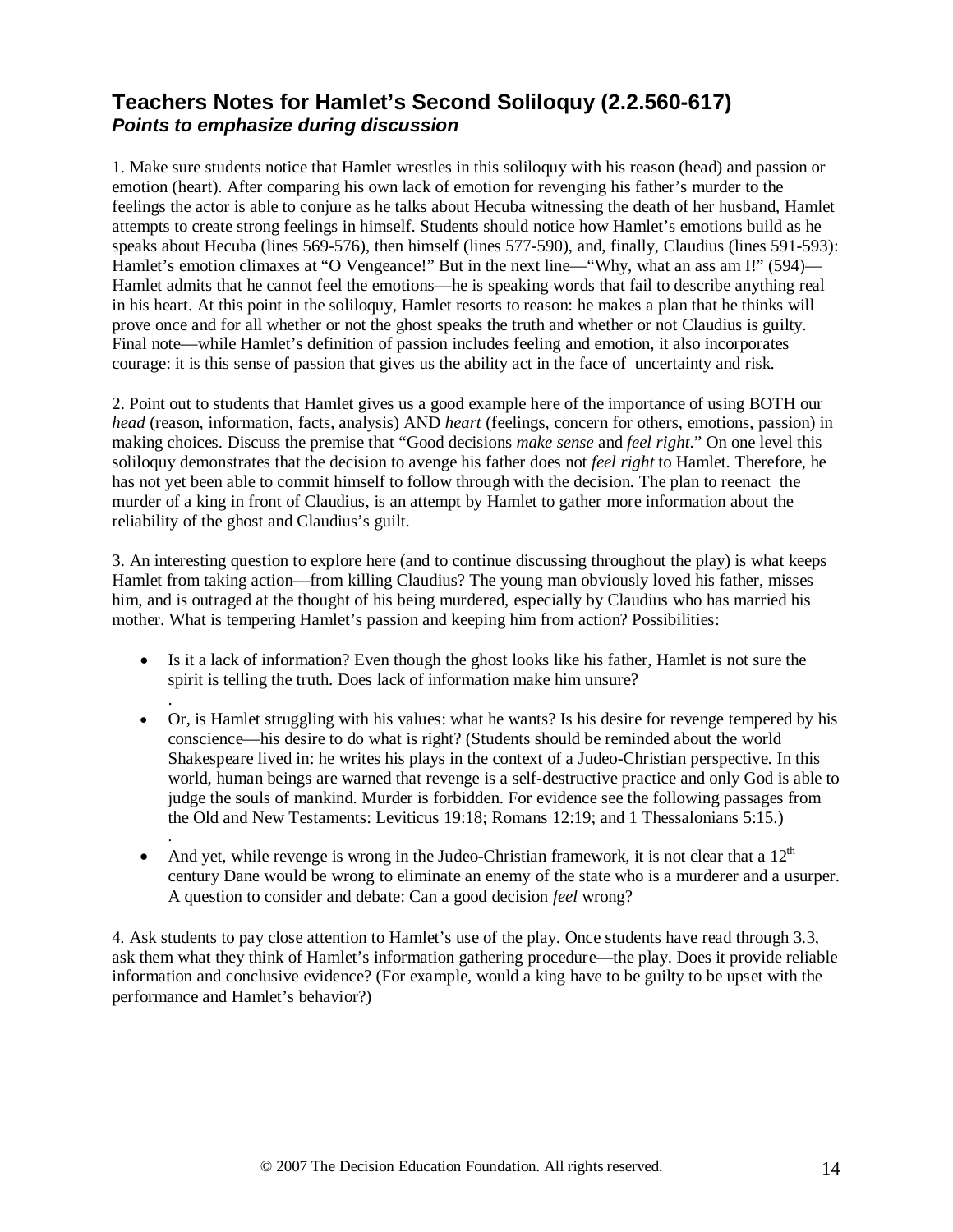# **Handout 3. Hamlet's Third Soliloquy (3.1.56-90)**

**Directions:** After studying Hamlet's third soliloquy, follow the steps below to create a tree that represents the decision Hamlet contemplates in this speech.

**Step 1.** List the alternatives Hamlet defines. (Hint: One of them is "To be")

**Step 2.** Find and list the two uncertainties he mentions in this passage.

**Step 3.** Find and list what Hamlet mentions as the possible outcomes of his decision. (Hint: There are three of them.)

**Step 4.** Now use what you learned from Horatio's decision at the beginning of the play (Student Handout 1) to create a tree for the choice Hamlet describes in this soliloquy.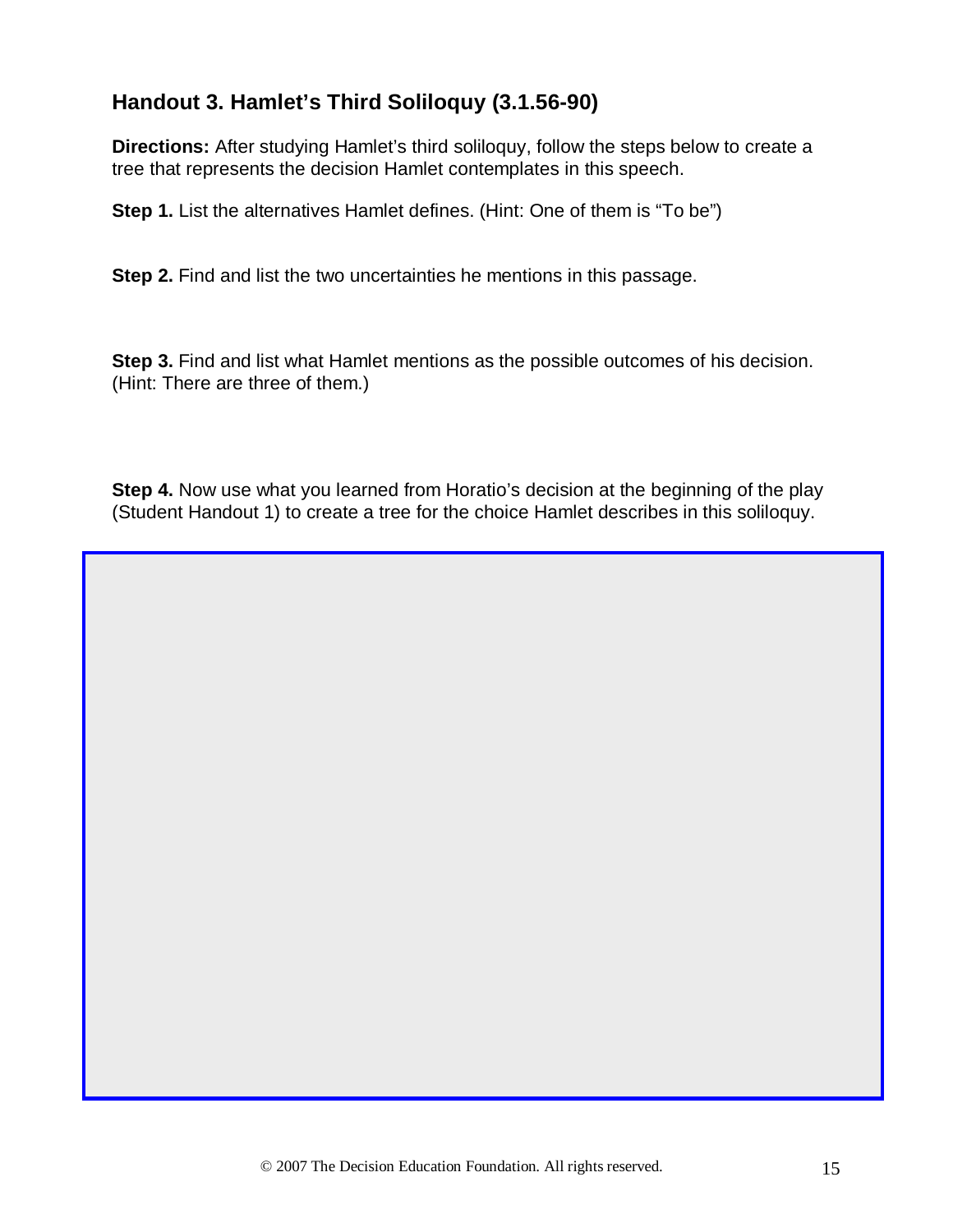## **Fourth Class: "To Be or Not to Be"**

### **Materials**

Handout 3—Hamlet's Third Soliloquy (with first three topics completed) Sample Tree and Notes for Teachers: Hamlet's Third Soliloquy

#### **Procedures**

- Review students' responses to items 1-3 of **Students Handout 3.**
- With student input, create the decision tree on the board. See **Sample Tree and Notes for Teachers: Hamlet's Third Soliloquy.**
- Discuss items 1 and 2 under "Next Steps" in **Sample Tree and Notes for Teachers: Hamlet's Third Soliloquy.**

#### **Next Steps**

**Homework:** Finish reading Act 3.

**Note:** Teachers should break down this reading assignment and add lesson plans as needed for their particular students.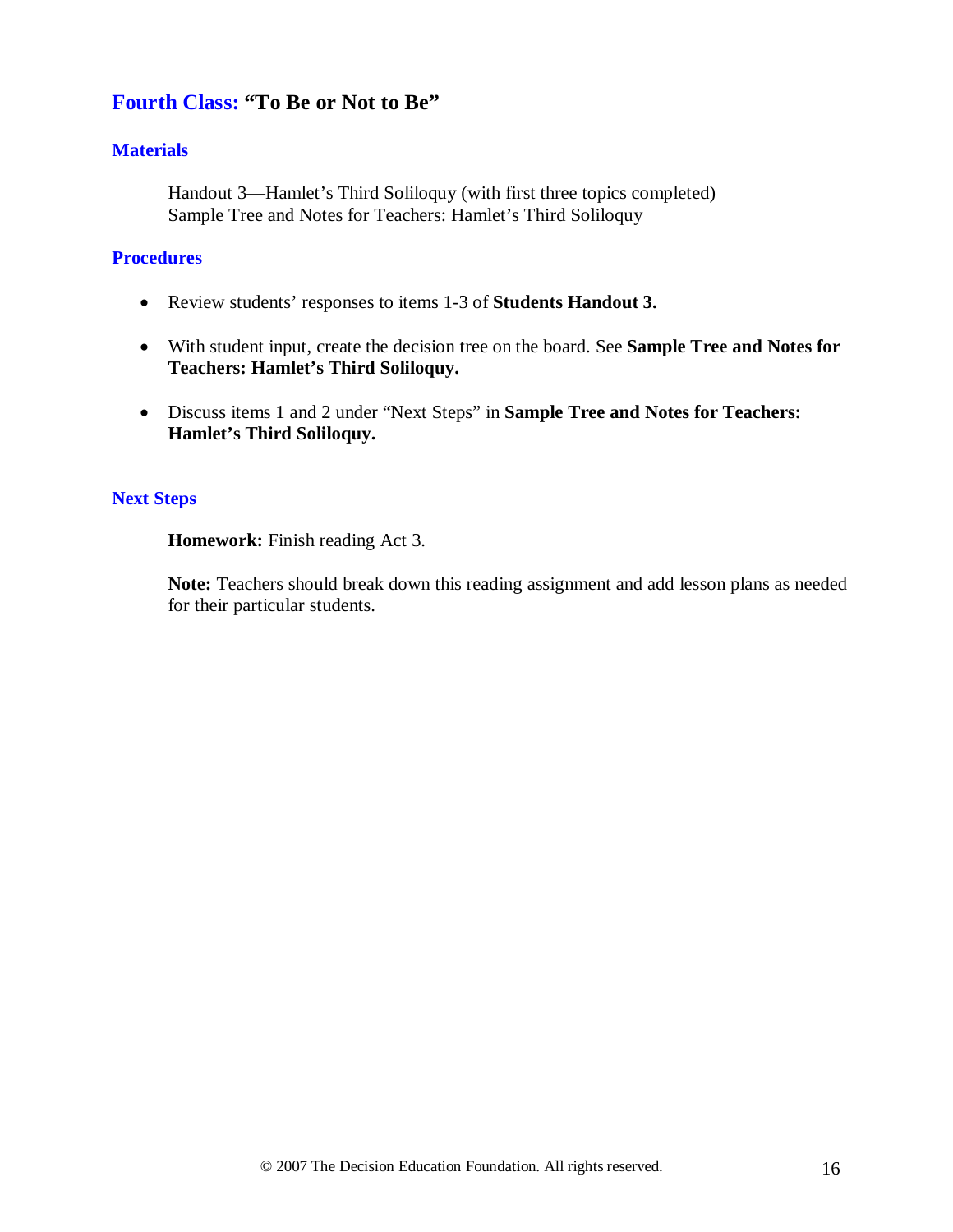

# **Hamlet's Decision Tree**

**Simply drawing the decision tree provides insight into Hamlet's thinking.** 

## *Next Steps*

1. After reviewing and discussing the students' examples, draw the following tree on the board with student help. Point out that a tree is a tool we can use to help us simplify complicated text as well as complex decision situations.

2. Ask students individually or in groups to paraphrase lines 83-88. Then ask them to discuss what these lines add to the conversation about *head, heart, values, information*, and *commitment to action* as they relate to Hamlet's decision situation involving Claudius. Questions to ask during the discussion:

- In Hamlet's thinking, how and why does "conscience" make us "cowards"?
- How are thought and action related here?
- Can we "over think" a situation? Give examples of being paralyzed by too much thinking.
- Is Hamlet simply afraid of the risk (should have acted by now) or is there good reason for him to be stalled in the decision? Explain your opinion.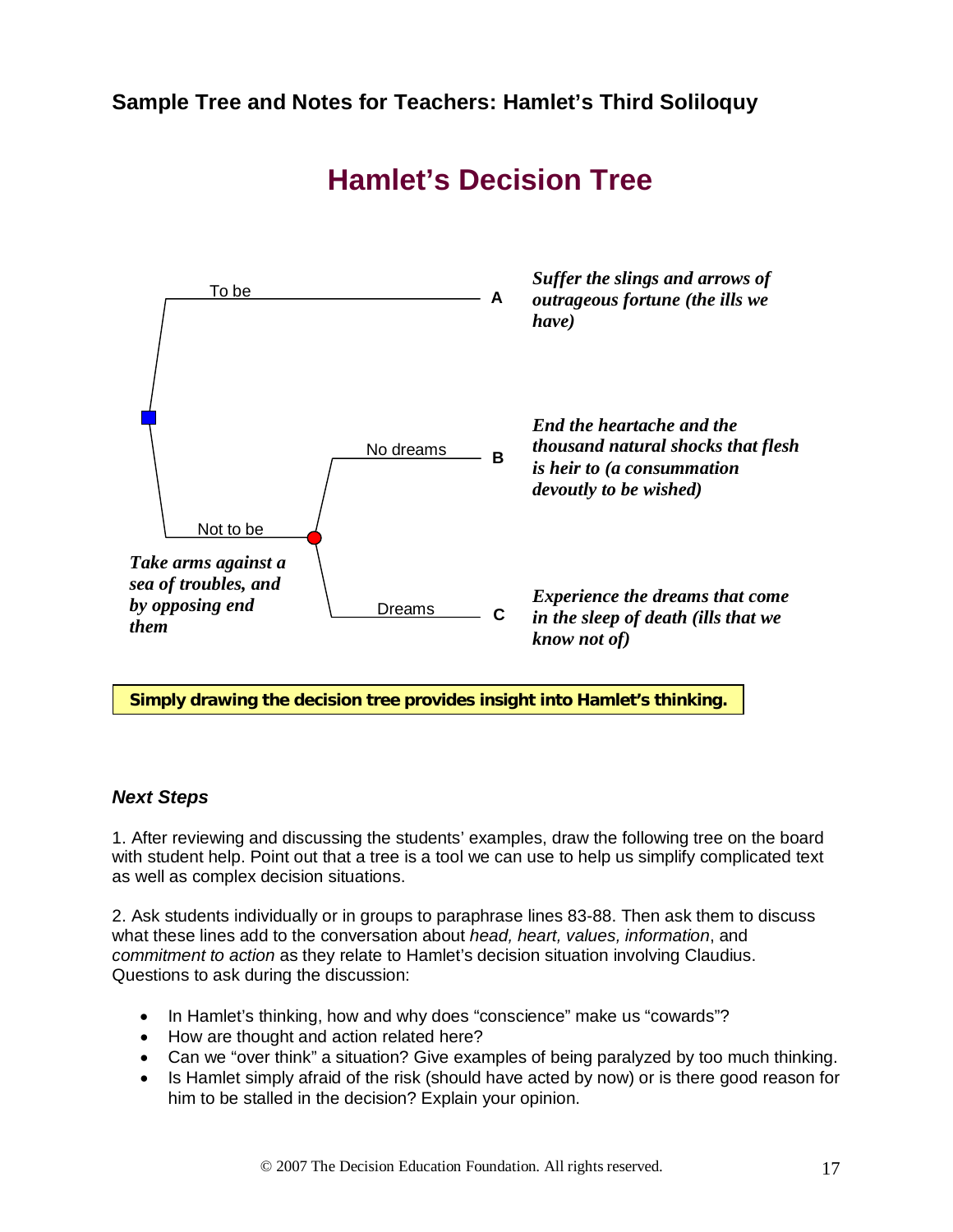# **Fifth Class: A Moment of Decision**

## **Materials**

Handout 4—Hamlet's Fourth Soliloquy

#### **Procedures**

- As a class, in small groups, or individually, students complete question 1 through 3 of **Student Handout 4**.
- Brief discussion of responses.
- Begin in class the essay assignment described in **Student Handout 4.**

## **Next Steps**

**Homework:** Complete the essay assignment at the end of **Students Handout 4**.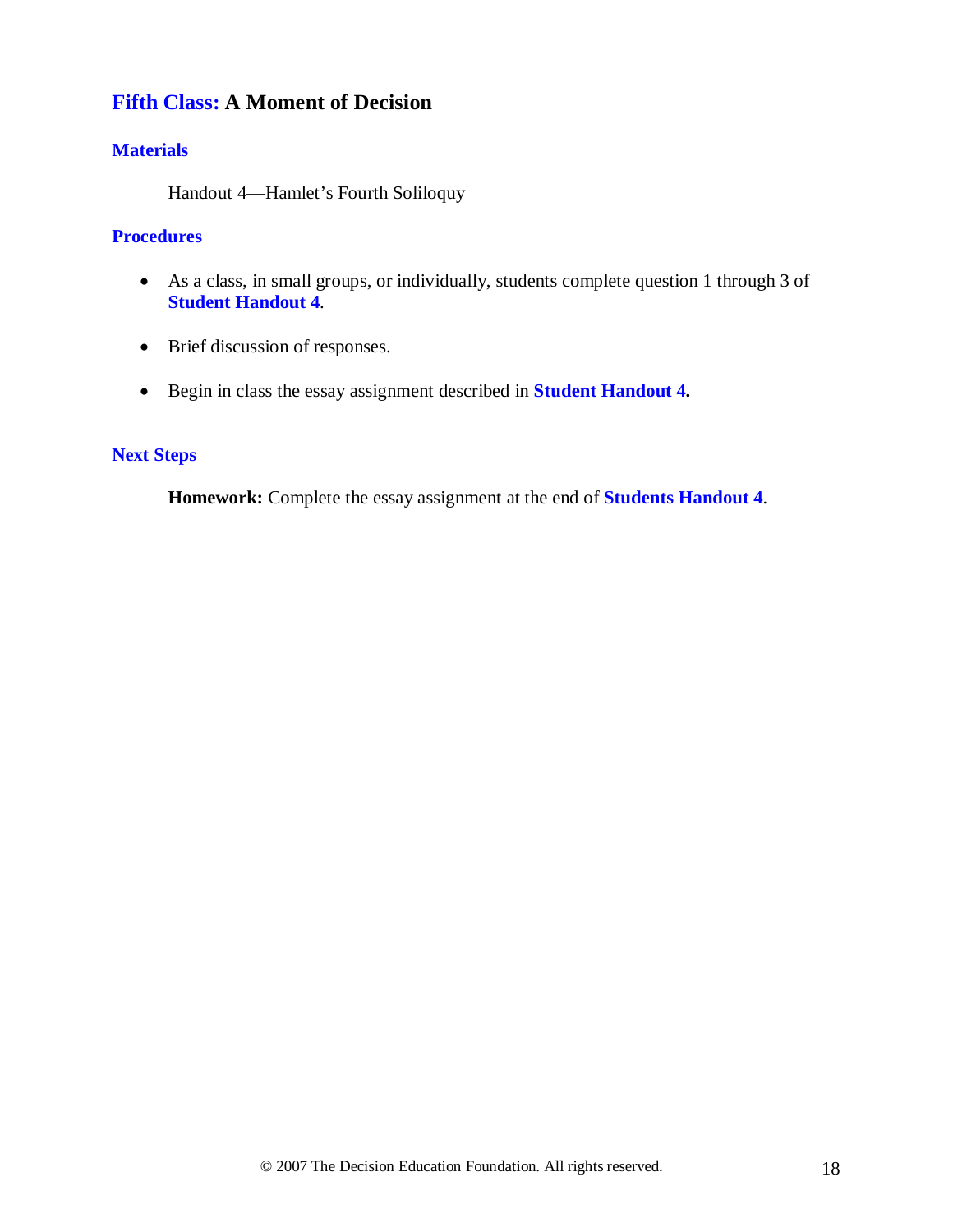# **Handout 4. Hamlet's Fourth Soliloquy (3.3.73-96)**

While Claudius is alone, praying, he does not know that Hamlet observes him. Hamlet has the opportunity to kill Claudius and complete the mission the ghost requested. What happens?

1. Why does Hamlet say Claudius would go to heaven if he killed him (lines 73-78)?

2. In the middle of the passage, Hamlet says, "No." He decides not to kill Claudius. What reason does he give in lines 79-86 for this decision?

3. What plan does Hamlet make in lines 88-96?

#### **Short Essay. Respond to the following question: What new light does this scene shed on Hamlet's decision whether to kill Claudius?**

Use the following questions to narrow your focus.

- Values: What does Hamlet care about here? Have his values changes since soliloquy number 3?
- Does he have good reason to stall?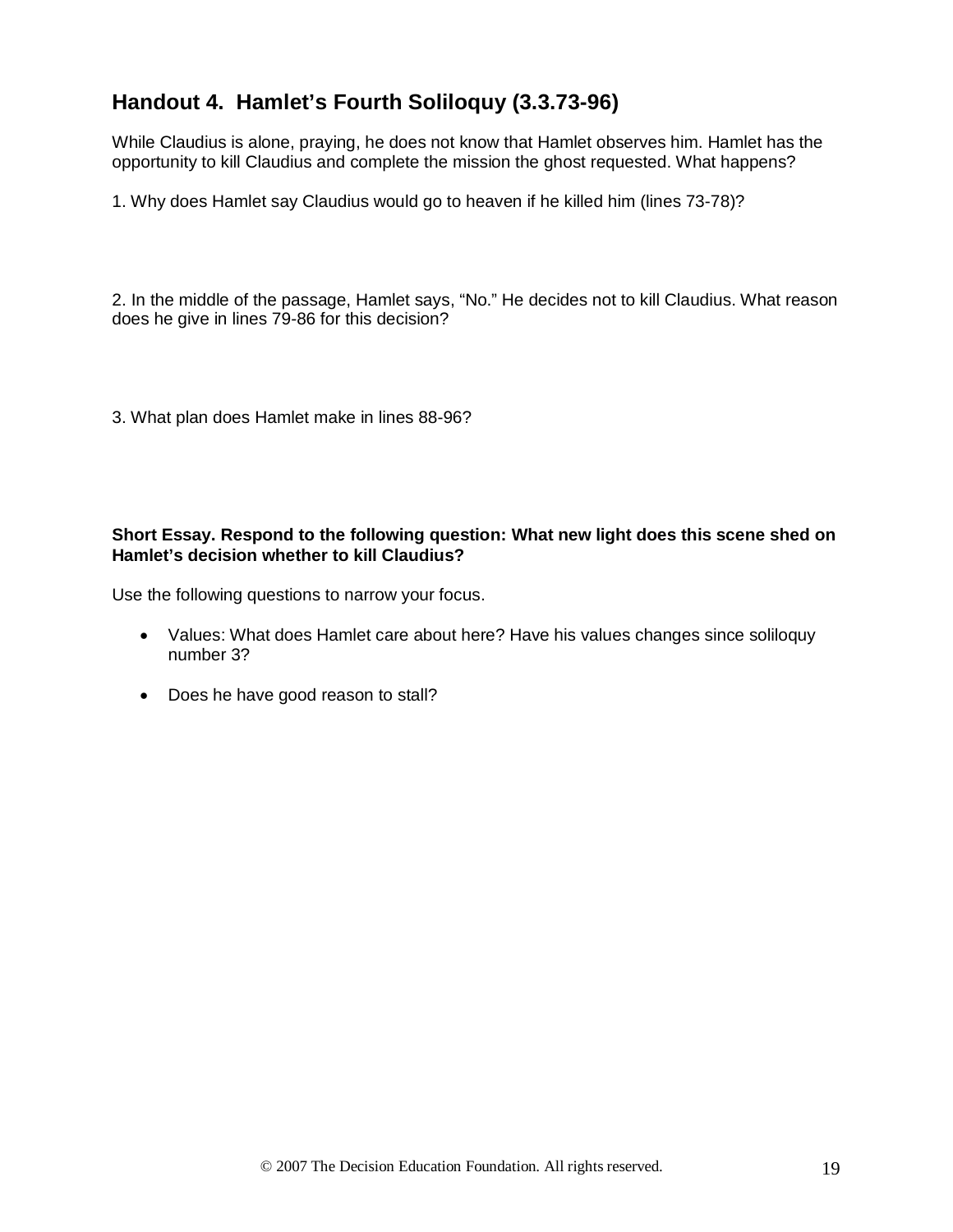# **Sixth Class: Hamlet and Fortinbras**

## **Materials**

Handout 5—Hamlet's Fifth Soliloquy

### **Procedure**

- Collect essays for assessment if needed. Discuss responses.
- Assign parts and complete a dramatic reading of Act 4, Scenes 1-4. Discuss any plot questions.
- Have the class begin working on **Handout 5** either individually or in groups.

## **Next Steps**

**Homework:** Finish **Student Handout 5**.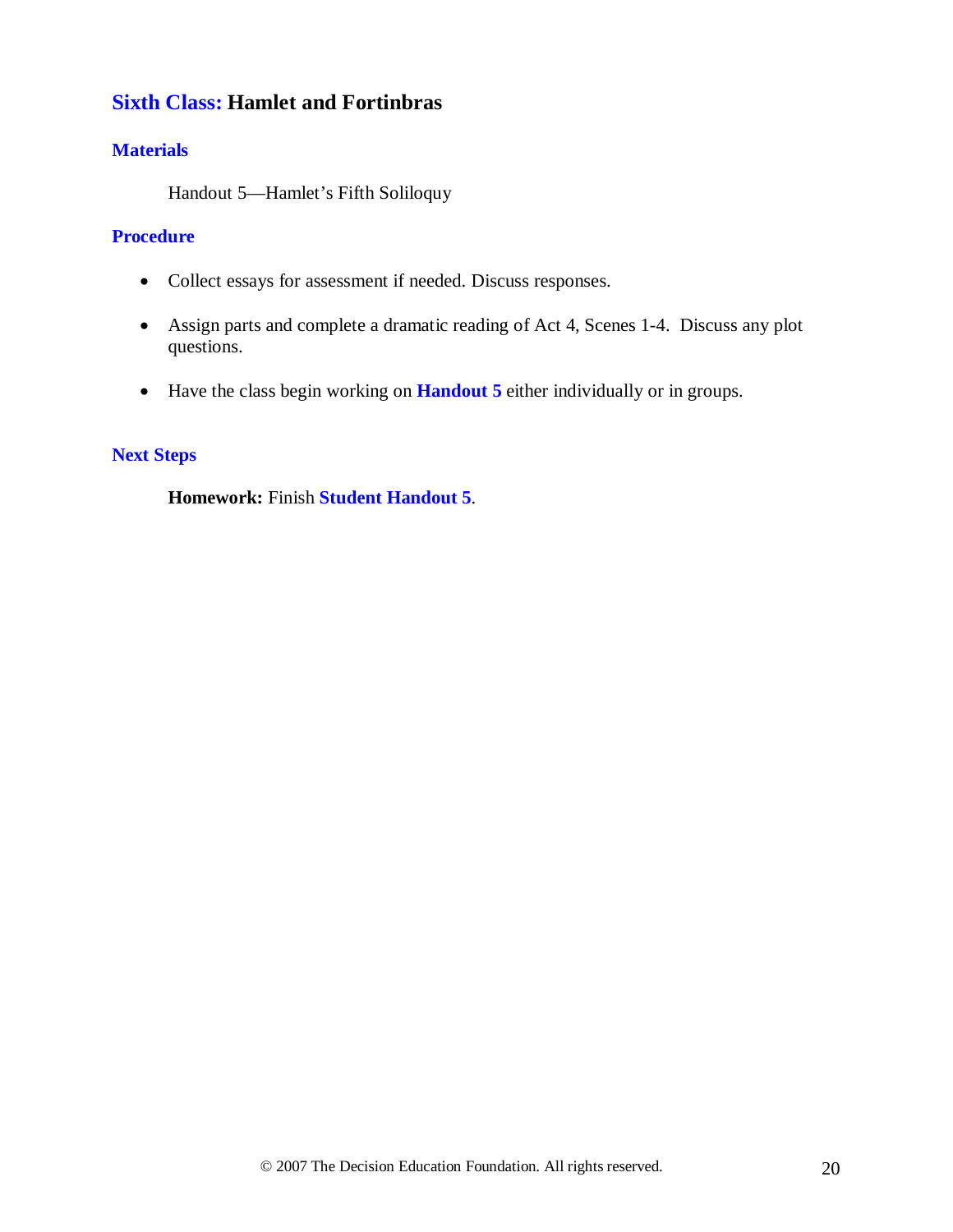# **Handout 5. Hamlet's Fifth Soliloquy (4.4.32-66)**

**Directions:** After studying 4.4.32-66, explore the following topics.

1. In the beginning of this soliloquy (lines 33-45), Hamlet ponders the differences between a beast and a human. List (in the table below) the qualities that Hamlet mentions as characteristic of beasts and mankind.

| <b>BEAST</b> | <b>HUMAN BEING (MAN)</b> |
|--------------|--------------------------|
|              |                          |
|              |                          |
|              |                          |
|              |                          |
|              |                          |
|              |                          |
|              |                          |
|              |                          |
|              |                          |

2. According to this passage, what are the essential differences between a beast and a human being?

3. Hamlet claims to have "cause, and will, and strength, and means" (line 45), but he has not taken action. What are the two reasons he suggests for why he has not acted? See lines 39-41.

4. In lines 46-65 Hamlet describes how Fortinbras's example provides an example should spur him on to action. What differences does he see between himself and the Prince of Norway?

5. What is Hamlet's resolve at the conclusion of this scene?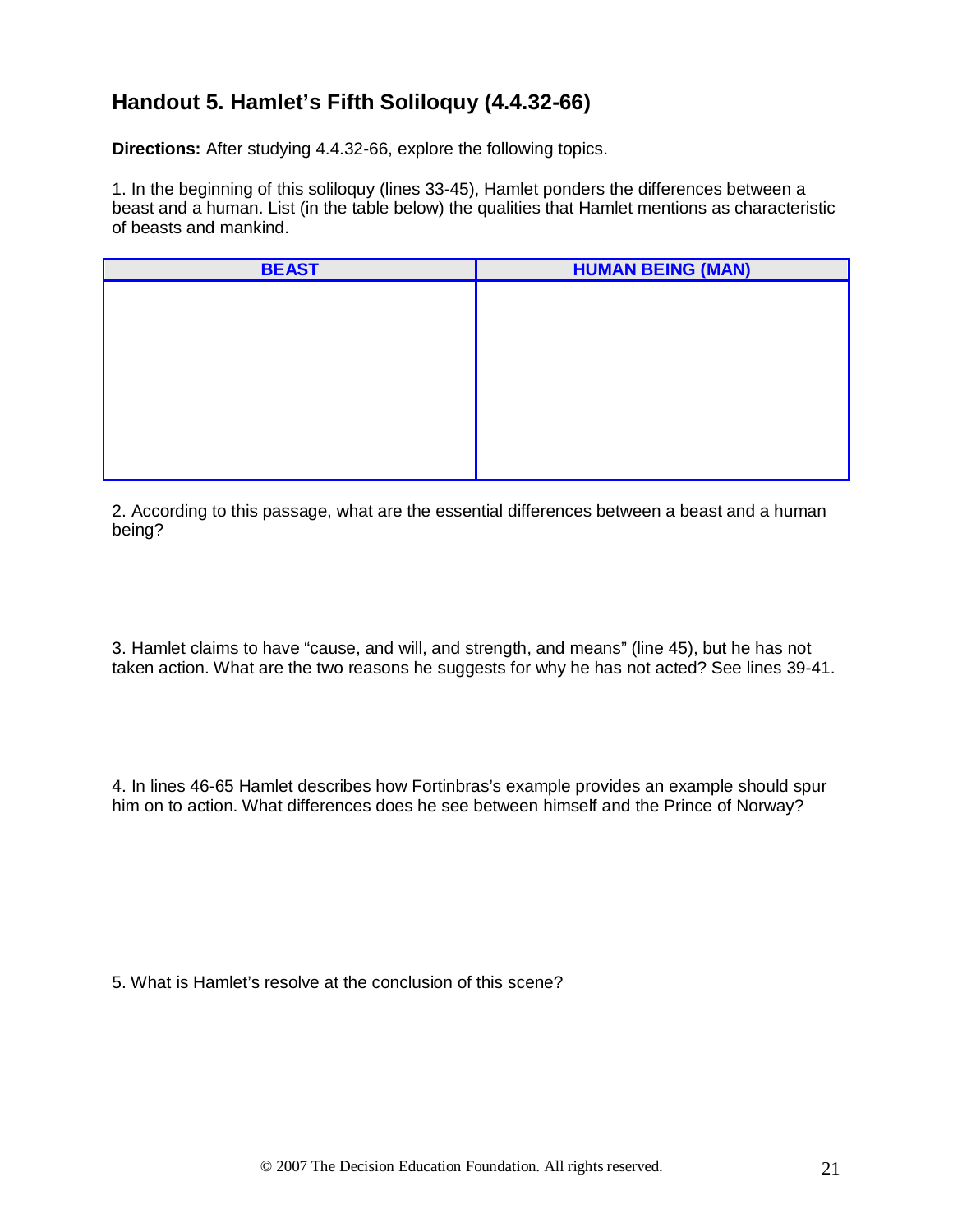# **Seventh Class:** Beasts, Humans, and Risk

## **Materials**

Teacher Notes for Hamlet's Fifth Soliloquy

### **Procedures**

• Use the following activity to discuss the nature of risk.

Hold up a piece of loose leaf paper with lines on both sides. Ask the class the following question: "If I hold this sheet of paper above my head and let it go, would anyone be willing to bet on whether or not it would land on the floor with a lined side facing up?" Ask how much someone would be willing to bet. Why?

### *Points to elicit from discussion:*

a) Risk has to do with a person's view of uncertainty about a future event. b) There is almost no risk in this situation because both sides of the paper have lines. c) But, is there absolutely no risk in this situation? After asking this question, explain that there is ALWAYS uncertainty about a future event. Students will see right away that the paper could end up landing on a desk instead of the floor. So, if we say it can land anywhere in the classroom, would there be no uncertainty or risk? Again, there is ALWAYS uncertainty about future events. For example, even though it is highly unlikely, the paper could float against the wall and end up leaning on its side. Nevertheless, there is some risk because we do not KNOW what will happen in the future. Ask students for other possibilities (i.e. a gust of wind blows it out of the classroom).

• With these ideas of future uncertainty and risk in mind, turn to a discussion of students' responses to **Handout 5** and **Teacher Notes for Hamlet's Fifth Soliloquy**.

## **Next Steps:**

- Give students time to prepare their soliloquies (see **Performance Task**) and assign deadlines.
- Discuss the following topics with the class. These guidelines are intended to help students with remember the lines and recite them effectively.
	- 1. Divide the soliloquy into sections. A new section begins when there is a shift of topic or psychological movement.
	- 2. As you perform, move to a new place or face a new direction for each section.
	- 3. Imagine what is actually in the direction you are facing—a horizon? a window? a clock? mother's room?
	- 4. Consider how the cadence will change as you face each new direction.
- To help the class concentrate and to give performers the best circumstances, teachers can schedule students to recite their soliloquies 2 or 3 at a time at the beginning of class until completed. Remember to assign a due date for the written part of the assessment.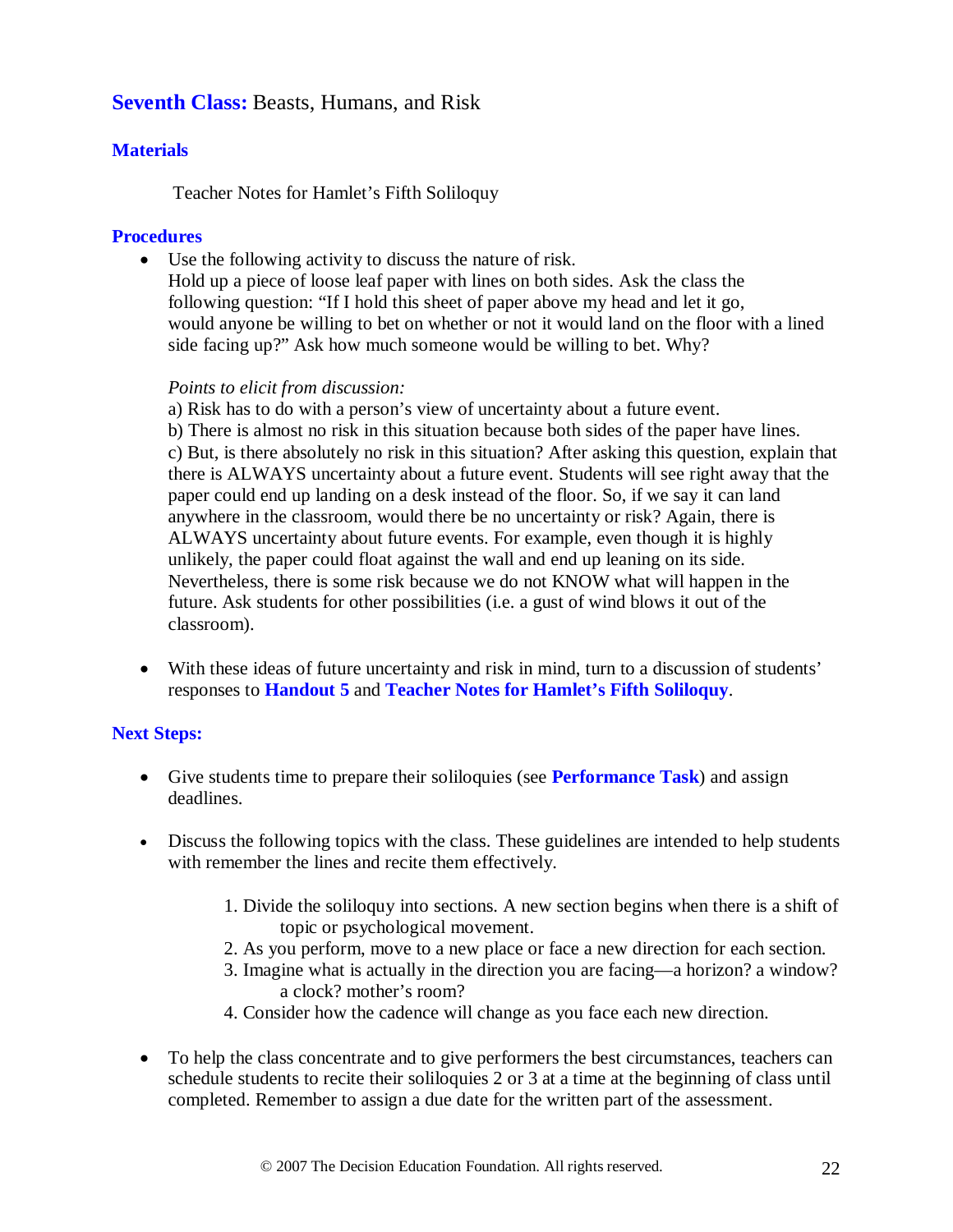# **Teacher Notes for Hamlet's Fifth Soliloquy (4.4.32-66)**

In this soliloquy Hamlet touches on a number of important elements of decision making: risk, outcomes, thought (head), and feeling/courage (heart). As you discuss student responses to the previous topics, emphasize the following points:

1. **Beasts:** sleep and feed; know only the present

**Humans:** sleep; feed; reason; see past, present, future

2. Understanding and experiencing risk is a result of our ability to reason, to remember the past, and to imagine the future while we live in the present. Hamlet points out here that the Creator gave humans "godlike reason" and we need to use it. According to Hamlet it can be a blessing and a curse: while it makes us more like God, it also keeps us from living simple (beastly) lives that require no thought or concern about how our current choices will affect our future. At this point he appears to be weary of all the "thinking" he has done about his situation.

3. Nearly every important decision requires some risk. When Hamlet mentions the

…craven scruple Of thinking too precisely on th' event – A thought which, quartered, hath but one part wisdom And ever three parts coward (lines 40-43)

he is speaking about the tendency we all have of "over thinking" a situation. To make a decision we need enough information and reasoning—not too much. When we think too much we can fall into unfruitful worry about the outcome, and hesitate to take a risk and make a choice—we can become paralyzed in thought. Hamlet describes himself in this situation. Point out to students that the converse is also true: we can hurt ourselves by neglecting careful thought and reasoning, thereby underestimating the risk and making a harmful decision. (Hamlet's decision to stab the curtain (thereby killing Polonius) and Macbeth's decision to kill King Duncan are good examples.)

4. Hamlet describes Fortinbras as a man

Whose spirit, with divine ambition puffed, Makes mouths at the invisible event, Exposing what is mortal and unsure To all that fortune, death, and danger dare, Even for an eggshell. (lines 49-53)

An "invisible event" is an outcome because it exists in the future and is unseen until it happens in the present. Here Hamlet admires Fortinbras' courage to take a risk in spite of many uncertainties (fortune, death, danger), and for something as unimportant as an "eggshell"—nothing like the treachery, deception and murder Hamlet seeks to put right. Because uncertainties and risk are part of all important decisions, making choices always requires some measure of courage, and Hamlet suggests in this soliloquy and a previous one that his over-thinking might be related to a lack of bravery (see line 43). Good material for a student debate.

5. As he continues to compare himself to Fortinbras in lines 56-65, Hamlet again mentions the role of head and heart in his decision situation: He says that the situation he faces (father murdered and mother deceived) creates "[e]xcitements of [his] reason and [his] blood" (line 58). His current balance of reason (head) and passion (heart) lead to his conclusion: "O, from this time forth, / My thoughts be bloody, or be nothing worth!" **Note:** Ask students to consider Hamlet's alternatives at this point. Does his decision situation allow for only a "bloody" solution? What are other possible alternatives?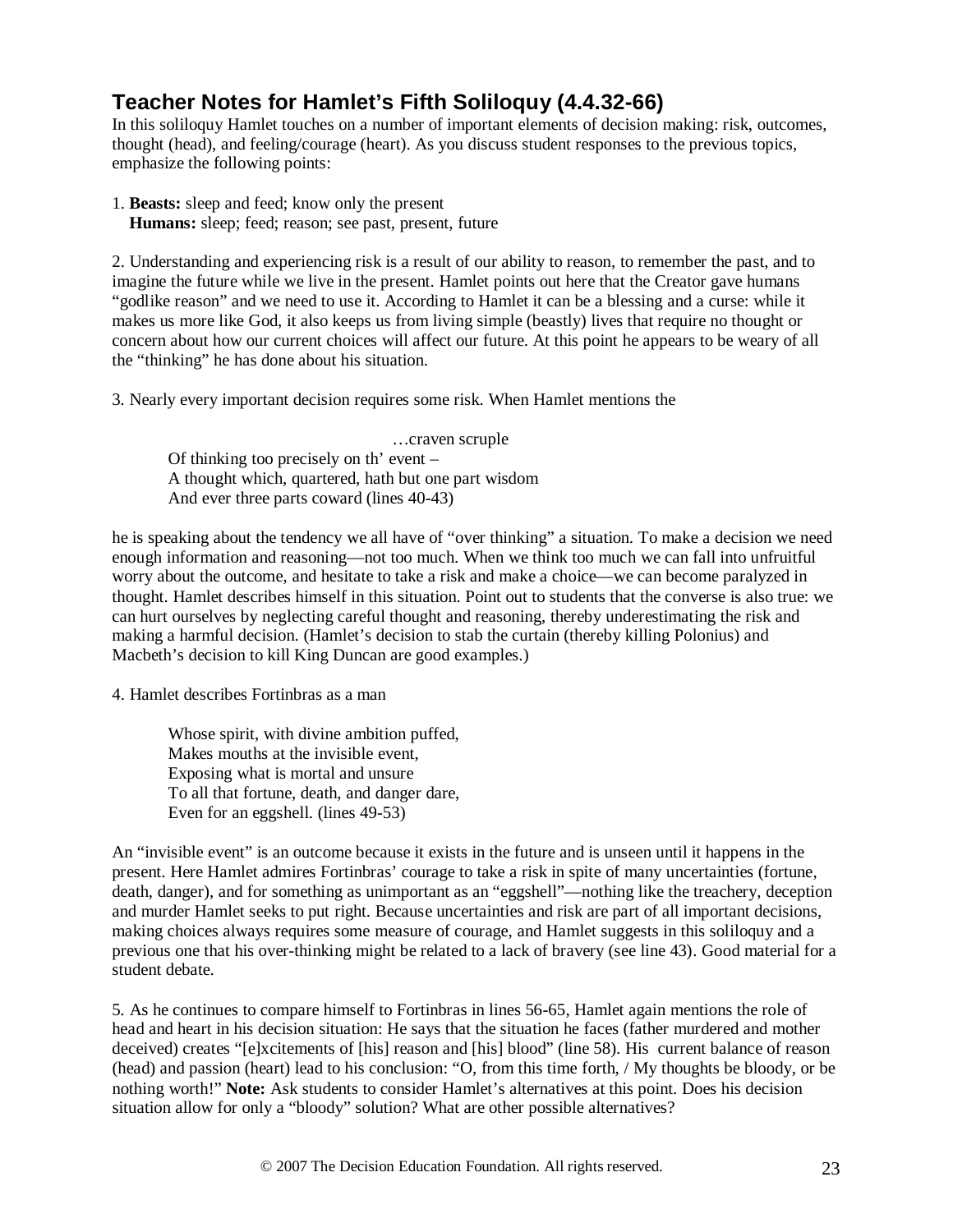# **2. Assessment Evidence**

## **Shakespeare in Action**:

**Goal**: Make it clear to an actor playing Hamlet how to deliver one of the five soliloquies.

**Role:** You are Shakespeare directing your new play, *Hamlet*, for the first time.

**Audience:** Members of the production, the actor (Hamlet) in particular.

**Situation:** The person playing Hamlet is having a hard time getting one of the soliloquies right. You are not satisfied with the way he has delivered the lines so far, and you suspect that the actor does not fully understand the situation—and even the play. You are excited about your latest tragedy, and you know it by heart. You have decided to help the actor by performing the soliloquy during rehearsal. And then you plan to send him home with some written ideas to consider about the lines.

#### **Product:**

**1)** Recite/perform the soliloquy you choose to the troupe (class).

**2)** Write 1-3 pages of notes on the soliloquy. These notes should be in the form of explanation and direction for the actor. Make sure you touch on the following topics:

--Why Hamlet makes the speech

- --Where emotion becomes intense and subsides in the soliloquy
- --What the soliloquy reveals about Hamlet's decision making skills
- --How Hamlet's thought here is connected to the larger decision to avenge

his father's murder

#### **Standards for Success:**

#### *Performance of soliloquy:*

command of the language; clear enunciation; effective pace (varied as needed); appropriate gestures

#### *Performance Tips*

- Divide the soliloquy into sections. A new section begins when there is a shift of topic or psychological movement.
- As you perform, move to a new place or face a new direction for each section.
- Imagine what is actually in the direction you are facing—a horizon? a window? a clock? mother's room?
- Consider how the cadence will change as you face each new direction.

#### *Written comments to the actor:*

imagination—have fun imagining and reacting to your actor's problems;

accuracy— keep details consistent with the play;

clarity—make sure your comments about Hamlet and his decision skills and situation are as clear and precise as possible.